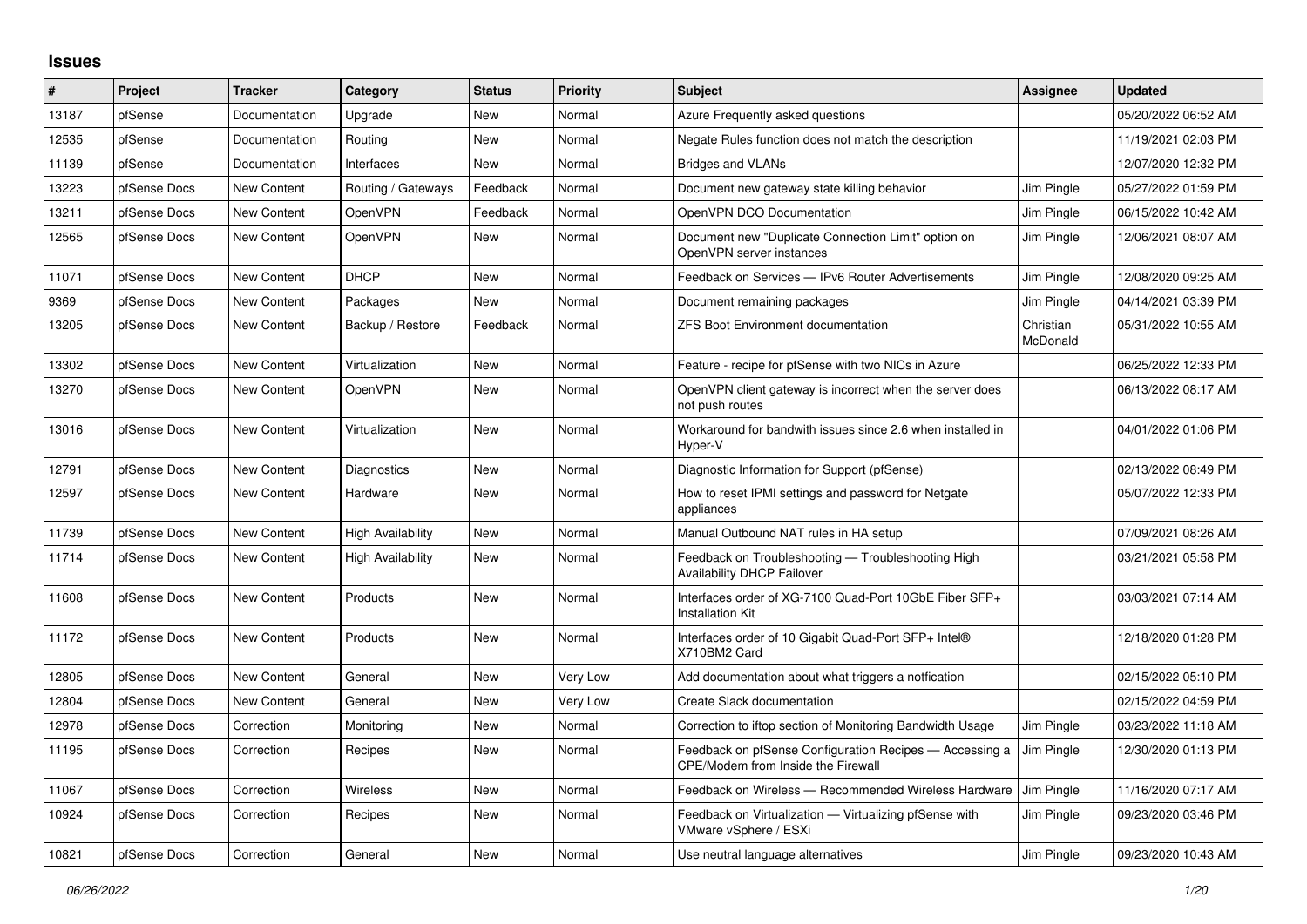| $\vert$ # | Project          | <b>Tracker</b> | Category                   | <b>Status</b>                 | <b>Priority</b> | <b>Subject</b>                                                                                          | Assignee            | <b>Updated</b>      |
|-----------|------------------|----------------|----------------------------|-------------------------------|-----------------|---------------------------------------------------------------------------------------------------------|---------------------|---------------------|
| 10482     | pfSense Docs     | Correction     | Virtualization             | New                           | Normal          | In AWS, Get System Log may not show output and Get<br>Instance Screenshot may need to be used           | Jim Pingle          | 04/20/2020 09:07 AM |
| 9685      | pfSense Docs     | Correction     | Firewall Rules             | New                           | Normal          | Feedback on Firewall - Floating Rules                                                                   | Jim Pingle          | 09/23/2020 02:57 PM |
| 9374      | pfSense Docs     | Correction     | Recipes                    | New                           | Normal          | Feedback on Virtualization - Virtualizing pfSense with<br>Hyper-V                                       | Jim Pingle          | 09/23/2020 02:40 PM |
| 9370      | pfSense Docs     | Correction     | General                    | In Progress                   | Normal          | Update old screenshots                                                                                  | Jim Pingle          | 12/03/2021 09:55 AM |
| 9310      | pfSense Docs     | Correction     | Products                   | New                           | Normal          | Appliances with internal switch need the MAC Address<br>section of their Getting Started guides updated | Jim Pingle          | 09/23/2020 10:24 AM |
| 8852      | pfSense Docs     | Correction     | <b>DHCP</b>                | New                           | Normal          | [feedback form] Unclear about "Client Identifier" in a static<br>mapping                                | Jim Pingle          | 09/23/2020 02:30 PM |
| 12861     | pfSense Docs     | Correction     | Hardware                   | New                           | Normal          | pfSense hardware tuning guide references obsolete interface<br>loader variable & buffer limits          |                     | 02/23/2022 05:31 PM |
| 12570     | pfSense Docs     | Correction     | General                    | <b>New</b>                    | Normal          | Active appliance list missing 6100                                                                      |                     | 12/06/2021 11:41 AM |
| 12400     | pfSense Docs     | Correction     | NAT                        | New                           | Normal          | NAT 1:1 documentation - multi-wan information                                                           |                     | 03/13/2022 12:53 PM |
| 12098     | pfSense Docs     | Correction     | Configuration              | New                           | Normal          | Feedback on pfSense Configuration Recipes - Accessing a<br>CPE/Modem from Inside the Firewall           |                     | 07/02/2021 02:30 AM |
| 11871     | pfSense Docs     | Correction     | Products                   | New                           | Normal          | SG-2100 must be manually power cycled after installation                                                |                     | 10/07/2021 02:19 PM |
| 9608      | pfSense Docs     | Correction     | Recipes                    | New                           | Low             | Feedback on Virtualization - Virtualizing pfSense with<br>Hyper-V                                       | Jim Pingle          | 03/06/2021 04:29 PM |
| 9454      | pfSense Docs     | Correction     | Interfaces                 | New                           | Low             | Feedback on IDS / IPS - Snort Suppression Lists                                                         | Jim Pingle          | 09/23/2020 02:44 PM |
| 11145     | pfSense Docs     | Correction     | Virtualization             | New                           | Very Low        | Feedback on pfSense Configuration Recipes - Virtualizing<br>pfSense with Hyper-V                        | Jim Pingle          | 03/06/2021 04:14 PM |
| 12354     | pfSense Packages | Todo           | haproxy                    | Feedback                      | High            | Update haproxy-devel to mitigate CVE-2021-40346                                                         | <b>Viktor Gurov</b> | 05/12/2022 08:50 AM |
| 12865     | pfSense Packages | Todo           | <b>RRD Summary</b>         | Feedback                      | Normal          | <b>RRD Summary improvements</b>                                                                         | Viktor Gurov        | 03/04/2022 12:20 PM |
| 12431     | pfSense          | Todo           | Web Interface              | <b>Pull Request</b><br>Review | Normal          | GUI pages should use "POST" for AJAX calls, not "GET"                                                   | <b>Viktor Gurov</b> | 05/17/2022 02:20 PM |
| 12351     | pfSense Packages | Todo           | pfBlockerNG                | Feedback                      | Normal          | Remove non-functional feeds                                                                             | Viktor Gurov        | 02/04/2022 02:29 PM |
| 13255     | pfSense Packages | Todo           | OpenVPN Client<br>Export   | New                           | Normal          | Set PKCS#12 algorithm when exporting OpenVPN ZIP or<br>Windows bundles                                  | Jim Pingle          | 06/08/2022 10:37 AM |
| 13229     | pfSense Docs     | Todo           | <b>Captive Portal</b>      | Feedback                      | Normal          | Update documentation for IPFW to PF transition for Limiters<br>and Captive Portal                       | Jim Pingle          | 05/27/2022 03:04 PM |
| 13189     | pfSense Plus     | Todo           | <b>OpenVPN</b>             | Feedback                      | Normal          | Input validation should reject the combination of DCO and<br>P2P mode                                   | Jim Pingle          | 05/26/2022 10:50 AM |
| 13108     | pfSense Docs     | Todo           | Installation /<br>Upgrades | New                           | Normal          | ZFS filesystem implications                                                                             | Jim Pingle          | 04/27/2022 03:18 PM |
| 13020     | pfSense Docs     | Todo           | Firewall Rules             | New                           | Normal          | easyrule command documentation should document<br>permissible wildcards                                 | Jim Pingle          | 04/04/2022 08:01 AM |
| 12980     | pfSense Docs     | Todo           | OpenVPN                    | Feedback                      | Normal          | Add warnings against OpenVPN Shared Key mode                                                            | Jim Pingle          | 03/24/2022 02:11 PM |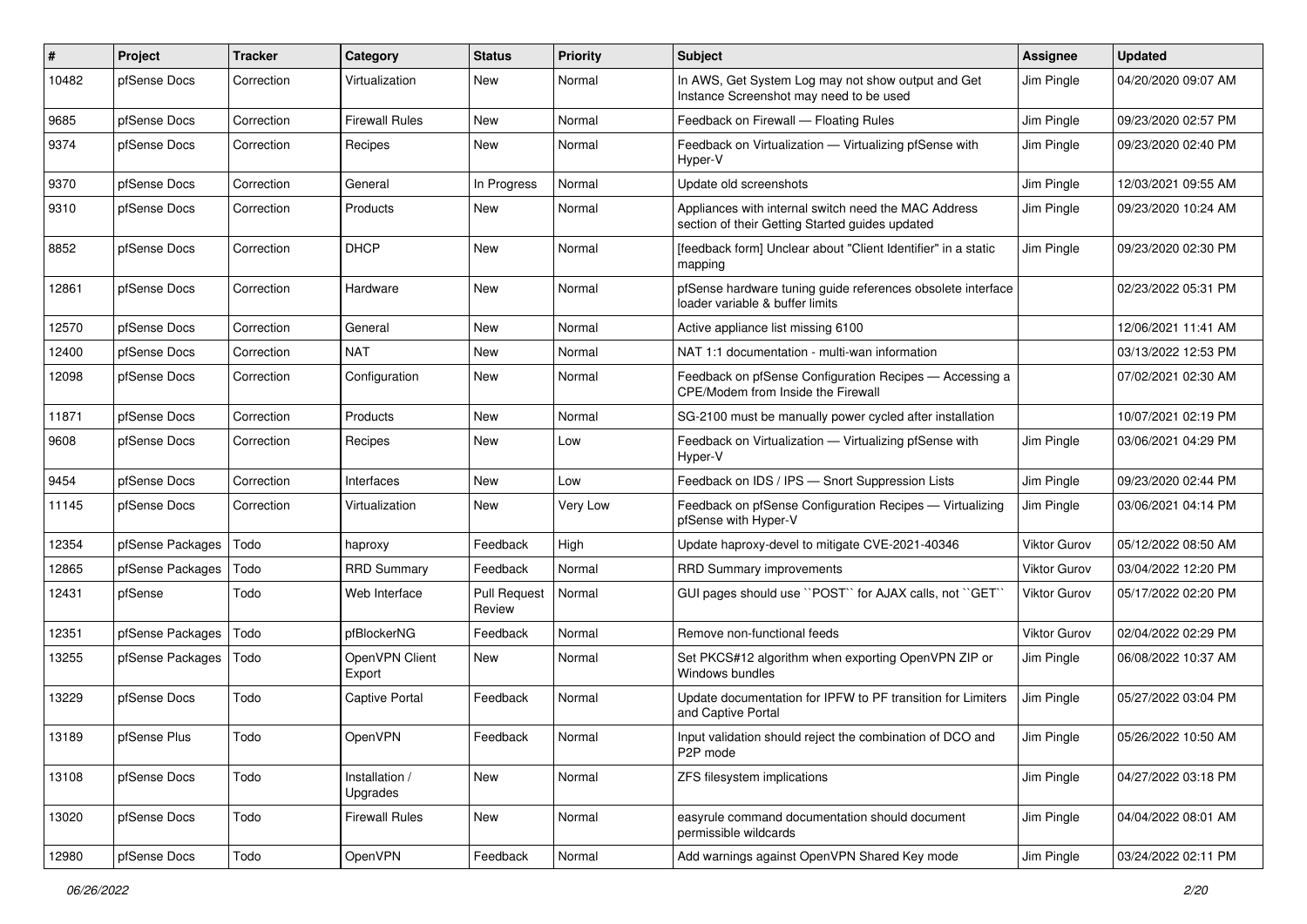| #     | Project          | <b>Tracker</b> | Category                    | <b>Status</b>                 | Priority | Subject                                                                                                     | <b>Assignee</b>       | <b>Updated</b>      |
|-------|------------------|----------------|-----------------------------|-------------------------------|----------|-------------------------------------------------------------------------------------------------------------|-----------------------|---------------------|
| 9200  | pfSense Packages | Todo           | <b>ACME</b>                 | New                           | Normal   | Add DNS support for Google domain to Acme manager                                                           | Jim Pingle            | 02/15/2022 03:16 AM |
| 12756 | pfSense Docs     | Todo           | WireGuard                   | New                           | Normal   | Feedback on pfSense Configuration Recipes - WireGuard<br>Remote Access VPN Configuration Example            | Christian<br>McDonald | 05/31/2022 11:42 AM |
| 12782 | pfSense          | Todo           | Build / Release             | <b>New</b>                    | Normal   | Disable compatibility flag                                                                                  | <b>Brad Davis</b>     | 05/17/2022 02:33 PM |
| 13268 | pfSense          | Todo           | Console Menu                | Ready To<br>Test              | Normal   | columns don't align nicely in console with medium-long<br>interface names                                   |                       | 06/12/2022 10:32 PM |
| 13236 | pfSense Docs     | Todo           | Products                    | New                           | Normal   | Document link speed limitations with igc and ix on 6100/4100                                                |                       | 05/31/2022 05:53 PM |
| 13058 | pfSense          | Todo           | Rules / NAT                 | <b>New</b>                    | Normal   | Add static routes and directly connected networks back to<br>policy route negation rules                    |                       | 04/13/2022 08:05 AM |
| 12883 | pfSense Docs     | Todo           | <b>DNS</b>                  | <b>New</b>                    | Normal   | Feedback on Services - DNS Resolver - Host Overrides                                                        |                       | 02/28/2022 07:54 PM |
| 12806 | pfSense Packages | Todo           | node exporter               | New                           | Normal   | Update node exporter to 1.3.1                                                                               |                       | 02/15/2022 05:26 PM |
| 12787 | pfSense Docs     | Todo           | <b>IPsec</b>                | New                           | Normal   | Feedback on pfSense Configuration Recipes - Routing<br>Internet Traffic Through a Site-to-Site IPsec Tunnel |                       | 02/11/2022 11:28 PM |
| 12770 | pfSense Docs     | Todo           | <b>Firewall Rules</b>       | New                           | Normal   | Feedback on Firewall — Configuring firewall rules                                                           |                       | 06/25/2022 03:25 PM |
| 12717 | pfSense Packages | Todo           | Squid                       | New                           | Normal   | Squid 5.x Branch                                                                                            |                       | 01/25/2022 06:24 PM |
| 12659 | pfSense Docs     | Todo           | Hardware                    | <b>New</b>                    | Normal   | Feedback on Hardware - Hardware Tuning and<br>Troubleshooting - Flow Control for ix                         |                       | 01/16/2022 10:22 AM |
| 12461 | pfSense Docs     | Todo           | Hardware                    | <b>New</b>                    | Normal   | Improve macOS Serial Command Instructions                                                                   |                       | 10/15/2021 03:47 PM |
| 12459 | pfSense          | Todo           | <b>Virtual IP Addresses</b> | <b>New</b>                    | Normal   | Add IP Alias subnet input validation                                                                        |                       | 10/15/2021 09:35 AM |
| 12427 | pfSense Packages | Todo           | haproxy                     | New                           | Normal   | ha-proxy: action order in the GUI is not keeped in the<br>resulting ha-proxy configuration                  |                       | 10/06/2021 07:02 AM |
| 12411 | pfSense Docs     | Todo           | <b>High Availability</b>    | <b>New</b>                    | Normal   | Feedback on High Availability - pfSense XML-RPC Config<br><b>Sync Overview</b>                              |                       | 09/29/2021 10:39 AM |
| 12402 | pfSense Docs     | Todo           | Configuration               | <b>New</b>                    | Normal   | Feedback on Configuration - Advanced Configuration<br>Options - Notifications                               |                       | 09/24/2021 12:46 AM |
| 12395 | pfSense Docs     | Todo           | Packages                    | New                           | Normal   | Feedback on Packages - FRR Package - Border Gateway<br>Protocol - BGP Required Information                  |                       | 09/21/2021 04:32 PM |
| 12367 | pfSense          | Todo           | Installer                   | <b>New</b>                    | Normal   | ZFS: Do not show memstick disk on target list                                                               |                       | 09/13/2021 07:37 AM |
| 12268 | pfSense Docs     | Todo           | <b>Firewall Rules</b>       | New                           | Normal   | Feedback on Firewall - Aliases                                                                              |                       | 08/17/2021 12:55 AM |
| 12243 | pfSense          | Todo           | Package System              | New                           | Normal   | Implement "plugin_interfaces()""                                                                            |                       | 02/07/2022 03:50 AM |
| 12237 | pfSense Docs     | Todo           | Hardware                    | <b>New</b>                    | Normal   | Feedback on Hardware - Hardware Tuning and<br>Troubleshooting                                               |                       | 08/10/2021 03:13 AM |
| 12176 | pfSense          | Todo           | Interfaces                  | <b>Pull Request</b><br>Review | Normal   | Hide WireGuard interfaces on appropriate pages                                                              |                       | 08/11/2021 12:52 AM |
| 12162 | pfSense Docs     | Todo           | Products                    | New                           | Normal   | Add "usb reset" as possible solution for non-booting flash<br>drives on the SG-1100                         |                       | 10/07/2021 02:19 PM |
| 12063 | pfSense Docs     | Todo           | Dynamic DNS                 | New                           | Normal   | Feedback on Services - Dynamic DNS - Configuring RFC<br>2136 Dynamic DNS updates                            |                       | 06/18/2021 06:24 PM |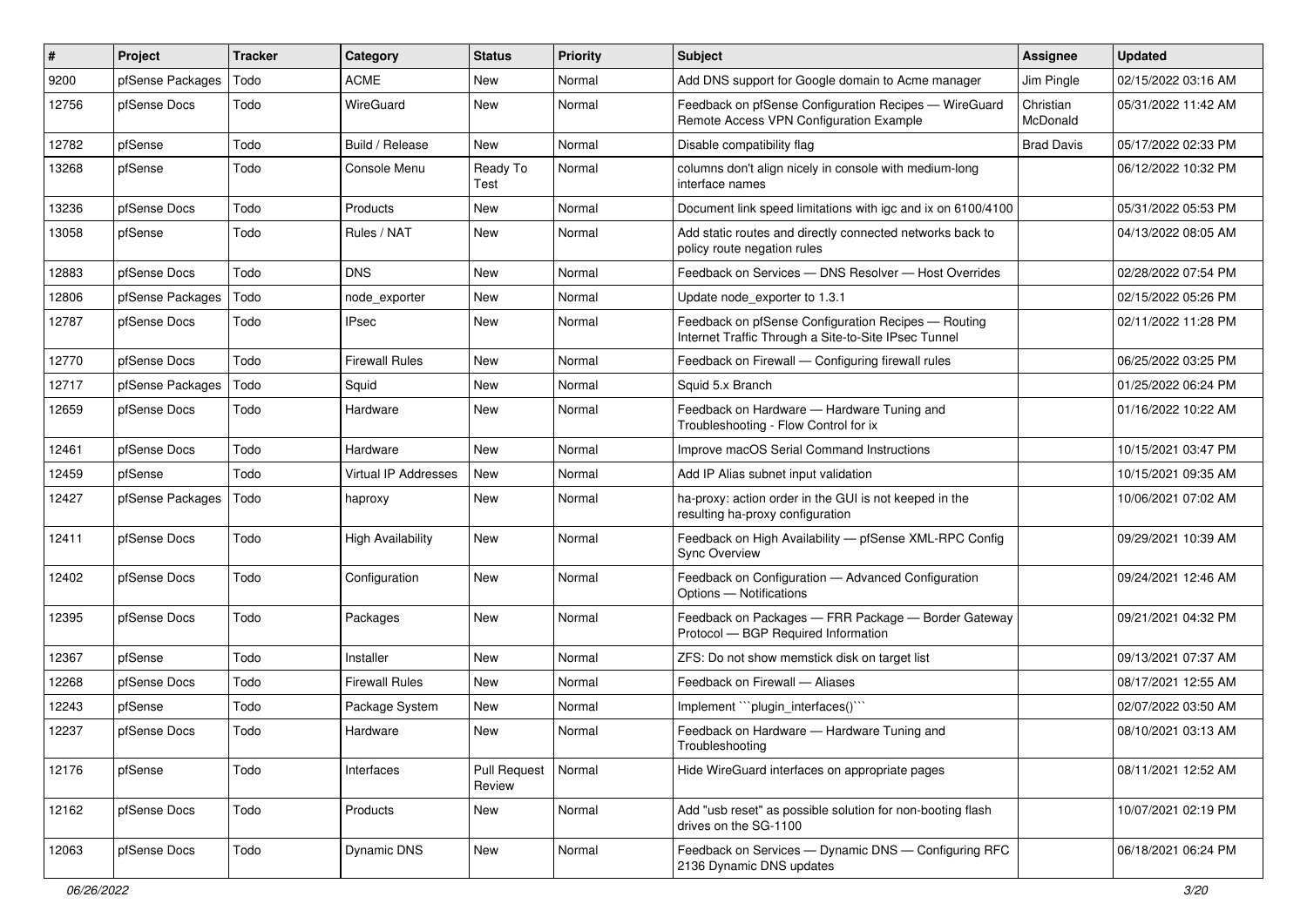| #     | Project          | <b>Tracker</b> | Category                     | <b>Status</b>                 | <b>Priority</b> | <b>Subject</b>                                                                       | Assignee             | <b>Updated</b>      |
|-------|------------------|----------------|------------------------------|-------------------------------|-----------------|--------------------------------------------------------------------------------------|----------------------|---------------------|
| 11944 | pfSense Docs     | Todo           | Packages                     | <b>New</b>                    | Normal          | Feedback on Packages - FRR Package - Bidirectional<br><b>Forwarding Detection</b>    |                      | 05/21/2021 12:57 AM |
| 11648 | pfSense Docs     | Todo           | Packages                     | <b>New</b>                    | Normal          | Feedback on Packages - AWS VPC Wizard - pfSense<br><b>Plus Configuration Details</b> |                      | 03/10/2021 06:30 AM |
| 11622 | pfSense Docs     | Todo           | <b>IPsec</b>                 | <b>New</b>                    | Normal          | Update pfSense VPC VPN Configuration Wizard docs                                     |                      | 03/04/2021 09:36 AM |
| 11280 | pfSense          | Todo           | WireGuard                    | <b>New</b>                    | Normal          | Add WireGuard to ALTQ list                                                           |                      | 04/27/2021 12:32 PM |
| 7385  | pfSense          | Todo           | Web Interface                | <b>New</b>                    | Normal          | Sanitize PHP includes                                                                |                      | 08/13/2019 03:22 PM |
| 6501  | pfSense          | Todo           | Web Interface                | New                           | Normal          | Tightening up subnet expansion                                                       |                      | 08/13/2019 01:23 PM |
| 6332  | pfSense          | Todo           | Web Interface                | New                           | Normal          | Upgrade encryption options to cover current range of<br>recommendations              |                      | 08/13/2019 02:34 PM |
| 5902  | pfSense          | Todo           | Configuration<br>Backend     | <b>New</b>                    | Normal          | Use a common place for default values                                                |                      | 08/13/2019 12:53 PM |
| 5445  | pfSense          | Todo           | Web Interface                | New                           | Normal          | Improve banner for "background activity"                                             |                      | 02/06/2016 04:43 AM |
| 2099  | pfSense          | Todo           | CARP                         | <b>New</b>                    | Normal          | Remove "queue" from CARP traffic                                                     |                      | 01/19/2012 10:59 AM |
| 1940  | pfSense          | Todo           | Logging                      | New                           | Normal          | Integrate rSyslogd                                                                   |                      | 07/06/2018 02:11 PM |
| 1521  | pfSense          | Todo           | Routing                      | New                           | Normal          | Investigate FreeBSD route metric support for future versions                         |                      | 05/12/2011 11:28 AM |
| 33    | pfSense          | Todo           | User Manager /<br>Privileges | New                           | Normal          | L2TP users integration with user manager                                             |                      | 02/06/2016 04:53 AM |
| 32    | pfSense          | Todo           | User Manager /<br>Privileges | New                           | Normal          | PPPoE Server users integration with user manager                                     |                      | 02/06/2016 04:53 AM |
| 11471 | pfSense Docs     | Todo           | Development                  | New                           | Low             | Feedback on Development - Developing Packages                                        | Jim Pingle           | 02/19/2021 02:52 PM |
| 6752  | pfSense Packages | Todo           | <b>Status Traffic Totals</b> | <b>New</b>                    | Low             | Traffic Totals Data Summary Graph                                                    | Jared Dillard        | 11/08/2017 08:58 AM |
| 6697  | pfSense          | Todo           | Web Interface                | New                           | Low             | White squares around the numeric values in the Status /<br>Queues page               | Jared Dillard        | 08/15/2016 03:19 AM |
| 5480  | pfSense          | Todo           | Web Interface                | New                           | Low             | inconsistent display of default values in fields                                     | <b>Jared Dillard</b> | 03/01/2016 04:59 PM |
| 13291 | pfSense Docs     | Todo           | Configuration                | <b>New</b>                    | Low             | Notification documentation                                                           |                      | 06/21/2022 10:22 AM |
| 12214 | pfSense Docs     | Todo           | General                      | <b>New</b>                    | Low             | Connect to WebGui.                                                                   |                      | 08/05/2021 04:39 AM |
| 11508 | pfSense          | Todo           | Web Interface                | <b>Pull Request</b><br>Review | Low             | Update SimplePie to to v1.5.6                                                        |                      | 02/23/2021 07:23 AM |
| 10464 | pfSense          | Todo           | Upgrade                      | New                           | Low             | Disallow package updates when a system update is<br>available                        |                      | 04/21/2022 12:39 PM |
| 8743  | pfSense          | Todo           | Gateways                     | New                           | Low             | Gateway Groups page should list gateways in tier order                               |                      | 08/14/2019 12:16 PM |
| 7411  | pfSense Packages | Todo           | ladvd                        | New                           | Low             | LADVD Devices not wide enough                                                        |                      | 10/22/2017 05:04 AM |
| 6390  | pfSense          | Todo           | Dashboard                    | New                           | Low             | Autoscale from Traffic Graph not correct size (big graphs)                           |                      | 05/23/2016 01:38 PM |
| 13250 | pfSense          | Todo           | DHCP (IPv4)                  | New                           | Very Low        | Clean up DHCP Server option language                                                 | Jim Pingle           | 06/06/2022 07:32 AM |
| 6727  | pfSense          | Todo           | Web Interface                | New                           | Very Low        | Missing file apple-touch-icon-precomposed.png?                                       | Jared Dillard        | 08/18/2016 02:10 PM |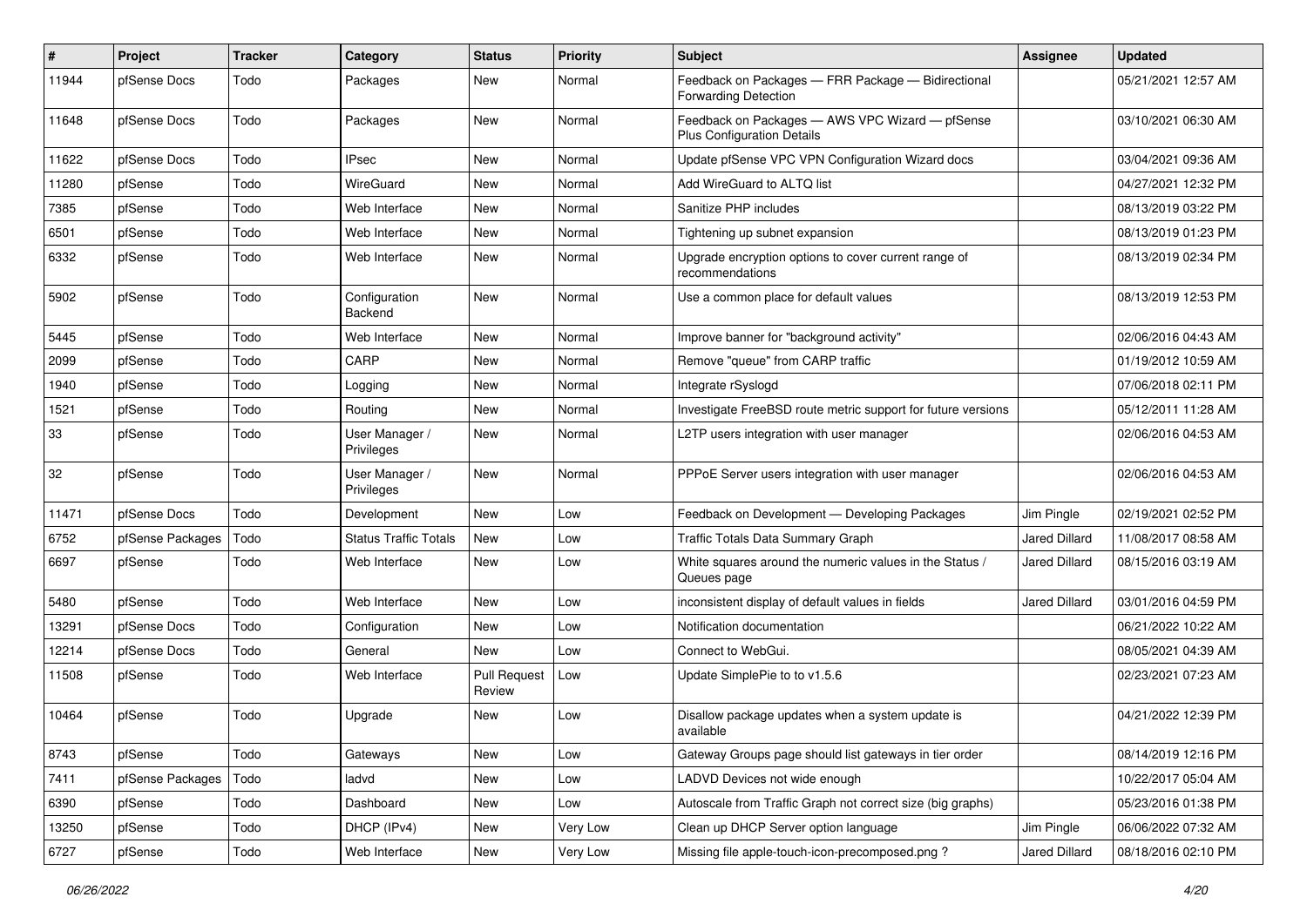| $\sharp$ | <b>Project</b>             | <b>Tracker</b> | Category          | <b>Status</b>                 | <b>Priority</b> | <b>Subject</b>                                                                            | Assignee                              | <b>Updated</b>      |
|----------|----------------------------|----------------|-------------------|-------------------------------|-----------------|-------------------------------------------------------------------------------------------|---------------------------------------|---------------------|
| 10199    | pfSense                    | Todo           | Translations      | New                           | Very Low        | Improve Spanish translation interface                                                     | Aluisco Miguel<br>Ricardo<br>Mastrapa | 01/22/2020 09:22 AM |
| 13159    | pfSense                    | Todo           | Web Interface     | New                           | Very Low        | Decrease distance between img-buttons in webGUI to<br>eliminate mistake entry             |                                       | 05/14/2022 06:52 AM |
| 12457    | pfSense Docs               | Todo           | Packages          | New                           | Very Low        | Add UPS Configuration Recipes for apcupsd and nut UPS<br>Packages with Common Brand Units |                                       | 10/18/2021 08:37 AM |
| 12025    | pfSense                    | Todo           | Web Interface     | New                           | Very Low        | Add 1:1 Validation to Notify Someone They are 1:1 NAT'ing<br>an Interface Address         |                                       | 06/11/2021 10:05 AM |
| 8270     | pfSense                    | Todo           | Web Interface     | <b>New</b>                    | Very Low        | Fix grammatically erroneous repetition                                                    |                                       | 01/11/2018 08:19 AM |
| 6647     | pfSense                    | Todo           | Web Interface     | New                           | Very Low        | <b>Enable Additional Security Headers</b>                                                 |                                       | 05/14/2021 01:09 AM |
| 12462    | pfSense Packages           | Feature        | Telegraf          | <b>Pull Request</b><br>Review | Normal-package  | Telegraf: Add "devfs" to ignore fs                                                        | Offstage Roller                       | 10/18/2021 09:03 AM |
| 13227    | pfSense                    | Feature        | <b>IPsec</b>      | New                           | High            | Enable IPSec Virtual IP Pool assignment by Radius for<br>Mobile Users - SIMPLE FIX        |                                       | 05/27/2022 10:15 AM |
| 13179    | pfSense Packages           | Feature        | pfBlockerNG       | <b>New</b>                    | High            | Search based on CIDR                                                                      |                                       | 05/17/2022 09:45 AM |
| 12932    | pfSense Packages           | Feature        | pfBlockerNG       | New                           | High            | pfblockerng per user whitelist                                                            |                                       | 03/11/2022 11:08 AM |
| 12746    | pfSense                    | Feature        | Interfaces        | New                           | High            | <b>IPoE</b> feature for WAN interface                                                     |                                       | 02/01/2022 01:42 AM |
| 12520    | pfSense Packages           | Feature        | Squid             | New                           | High            | [Squid] - Allow or Deny Mappings from IP/Host/GeoIP<br>sources                            |                                       | 11/12/2021 02:13 PM |
| 9046     | pfSense Packages           | Feature        | Telegraf          | <b>New</b>                    | High            | telegraf feature request                                                                  |                                       | 02/18/2019 03:38 PM |
| 7521     | pfSense                    | Feature        | Package System    | New                           | High            | Package Updates via Mirror                                                                |                                       | 05/04/2017 08:21 PM |
| 13135    | pfSense Packages           | Feature        | pfBlockerNG       | New                           | Normal          | Add dibdot DoH-IP-blocklists feeds                                                        | <b>Viktor Gurov</b>                   | 05/08/2022 01:50 AM |
| 12909    | pfSense Packages           | Feature        | Suricata          | New                           | Normal          | Convert Suricata GeoIP Lookup feature on ALERTS tab to<br>use local GeoIP2 database       | <b>Viktor Gurov</b>                   | 03/07/2022 08:28 AM |
| 12292    | pfSense Packages           | Feature        | Suricata          | Feedback                      | Normal          | GeoIP look on the Alerts, Blocked and Files pages                                         | Viktor Gurov                          | 08/23/2021 08:16 AM |
| 12285    | pfSense Packages           | Feature        | Suricata          | In Progress                   | Normal          | Add more EVE Logged Traffic protocols                                                     | Viktor Gurov                          | 08/20/2021 08:22 AM |
| 12281    | pfSense Packages           | Feature        | Nut               | New                           | Normal          | Add support for Telegram/Pushover notifications                                           | <b>Viktor Gurov</b>                   | 01/24/2022 07:25 AM |
| 11295    | pfSense Packages           | Feature        | pfBlockerNG       | Feedback                      | Normal          | DNSBL IDN support                                                                         | <b>Viktor Gurov</b>                   | 09/10/2021 11:33 AM |
| 11248    | pfSense Packages           | Feature        | squidguard        | Feedback                      | Normal          | SafeSearch update                                                                         | <b>Viktor Gurov</b>                   | 01/28/2021 10:01 AM |
| 11210    | pfSense Packages   Feature |                | Suricata          | Feedback                      | Normal          | 3rd party rulesets                                                                        | <b>Viktor Gurov</b>                   | 11/24/2021 04:21 AM |
| 11155    | pfSense Packages           | Feature        | pfBlockerNG       | Feedback                      | Normal          | SafeSearch AAAA                                                                           | Viktor Gurov                          | 02/05/2021 04:54 AM |
| 10908    | pfSense Packages           | Feature        | FreeRADIUS        | Feedback                      | Normal          | FreeRADIUS server certificate not using full CA chain                                     | Viktor Gurov                          | 04/22/2022 02:19 AM |
| 10872    | pfSense Packages           | Feature        | Suricata          | Feedback                      | Normal          | Add adjustable notification for Severity Alert                                            | Viktor Gurov                          | 08/20/2021 07:52 AM |
| 10871    | pfSense Packages           | Feature        | <b>FreeRADIUS</b> | Feedback                      | Normal          | Extra time period counters for SQL backend                                                | Viktor Gurov                          | 04/22/2022 02:19 AM |
| 10779    | pfSense Packages           | Feature        | haproxy           | Feedback                      | Normal          | HAProxy SSL/TLS Compatibility Mode                                                        | Viktor Gurov                          | 04/22/2022 02:20 AM |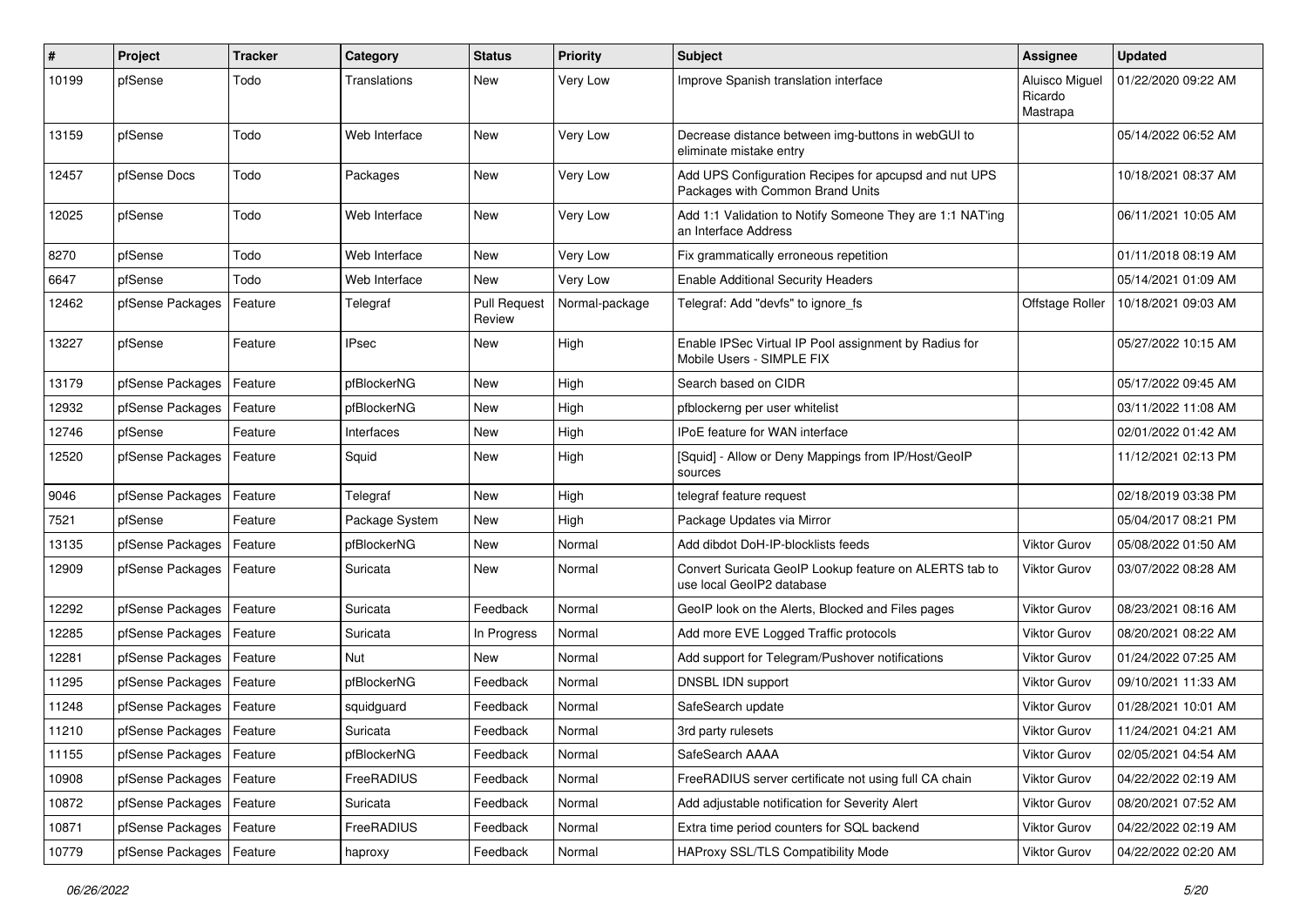| #     | Project          | <b>Tracker</b> | Category                        | <b>Status</b>                 | <b>Priority</b> | <b>Subject</b>                                                                        | <b>Assignee</b>      | <b>Updated</b>      |
|-------|------------------|----------------|---------------------------------|-------------------------------|-----------------|---------------------------------------------------------------------------------------|----------------------|---------------------|
| 10739 | pfSense Packages | Feature        | haproxy                         | Feedback                      | Normal          | Update HAproxy-devel package to 2.2 and HAproxy to 2.0                                | <b>Viktor Gurov</b>  | 10/03/2021 03:53 PM |
| 10541 | pfSense Packages | Feature        | Squid                           | Feedback                      | Normal          | Squid failover and load balancing                                                     | Viktor Gurov         | 01/14/2021 07:34 AM |
| 10242 | pfSense Packages | Feature        | New Package<br>Request          | New                           | Normal          | E2quardian Web filtering package                                                      | Viktor Gurov         | 05/30/2022 10:40 AM |
| 9982  | pfSense Packages | Feature        | Squid                           | Feedback                      | Normal          | basic_Idap_auth TLS connection                                                        | <b>Viktor Gurov</b>  | 04/22/2022 02:21 AM |
| 9852  | pfSense Packages | Feature        | Suricata                        | Feedback                      | Normal          | show File-Store directory listing                                                     | <b>Viktor Gurov</b>  | 08/20/2021 07:52 AM |
| 9721  | pfSense Packages | Feature        | Squid                           | Feedback                      | Normal          | add squidclient -h 127.0.0.1 mgr:info output to Diagnostics /<br>Squid and status.php | <b>Viktor Gurov</b>  | 04/22/2022 02:21 AM |
| 5922  | pfSense          | Feature        | <b>SNMP</b>                     | New                           | Normal          | SNMP - enable SNMP v3 functionality                                                   | <b>Viktor Gurov</b>  | 03/02/2022 02:40 PM |
| 2386  | pfSense          | Feature        | Interfaces                      | <b>Pull Request</b><br>Review | Normal          | Bridge member that is not an assigned interface                                       | Viktor Gurov         | 12/02/2020 06:01 AM |
| 8794  | pfSense          | Feature        | <b>NTPD</b>                     | <b>New</b>                    | Normal          | NTP authentiction                                                                     | Tod L                | 08/05/2021 01:20 AM |
| 1831  | pfSense          | Feature        | Captive Portal                  | <b>New</b>                    | Normal          | Captive portal IPv6 support                                                           | Reid<br>Linnemann    | 05/25/2022 07:57 AM |
| 7216  | pfSense          | Feature        | Web Interface                   | <b>New</b>                    | Normal          | Allow user to choose date display format                                              | <b>Phillip Davis</b> | 02/02/2018 04:20 PM |
| 11498 | pfSense          | Feature        | WireGuard                       | <b>New</b>                    | Normal          | WireGuard does not pass multicast traffic to peer                                     | Peter Grehan         | 03/19/2021 10:59 AM |
| 2693  | pfSense          | Feature        | Console Menu                    | New                           | Normal          | Allow mapping mapping non-physical interfaces via console                             | Mathieu Simon        | 11/27/2012 03:00 PM |
| 13094 | pfSense          | Feature        | Packet Capture                  | <b>Pull Request</b><br>Review | Normal          | Allow packet capture filtering in tagged packets                                      | Marcos<br>Mendoza    | 04/24/2022 06:06 PM |
| 12495 | pfSense          | Feature        | <b>Dynamic DNS</b>              | <b>Pull Request</b><br>Review | Normal          | DynDNS: add deSEC IPv4&v6 simultaneos update                                          | Lukas Wiest          | 11/01/2021 08:53 AM |
| 12494 | pfSense          | Feature        | <b>Dynamic DNS</b>              | <b>Pull Request</b><br>Review | Normal          | DynDNS: make simultaneous update of IP and LegacyIP<br>possible                       | Lukas Wiest          | 11/01/2021 08:52 AM |
| 10904 | pfSense          | Feature        | <b>DHCP Relay</b>               | <b>Pull Request</b><br>Review | Normal          | Support vti interfaces in dhcrelay                                                    | Luiz Souza           | 10/12/2020 07:35 AM |
| 7212  | pfSense          | Feature        | Hardware / Drivers              | <b>New</b>                    | Normal          | Provide Driver for SG-1000 Crypto Accelerator                                         | Luiz Souza           | 08/20/2019 08:46 AM |
| 4796  | pfSense          | Feature        | Routing                         | New                           | Normal          | Support Multiple FIBs in pfSense                                                      | Luiz Souza           | 09/22/2017 12:12 AM |
| 4405  | pfSense          | Feature        | <b>Traffic Shaper</b><br>(ALTQ) | In Progress                   | Normal          | Traffic shaping doesn't work when applied to a bridge<br>interface                    | Luiz Souza           | 02/09/2021 12:05 PM |
| 6742  | pfSense          | Feature        | Authentication                  | New                           | Normal          | OAuth2 authentication for OpenVPN (and for FreeRadius)                                | Jim Thompson         | 10/19/2020 09:19 AM |
| 5616  | pfSense          | Feature        | Wireless                        | <b>New</b>                    | Normal          | <b>Incorrect Wireless Channel</b>                                                     | Jim Thompson         | 10/09/2016 03:33 PM |
| 4632  | pfSense          | Feature        | <b>Operating System</b>         | New                           | Normal          | Support for Multipath TCP (MPTCP)                                                     | Jim Thompson         | 03/01/2022 05:39 AM |
| 3377  | pfSense          | Feature        | Captive Portal                  | New                           | Normal          | OAuth2 authentication in captive portal                                               | Jim Thompson         | 10/19/2020 09:13 AM |
| 13245 | pfSense          | Feature        | Aliases / Tables                | <b>Pull Request</b><br>Review | Normal          | Type column on Alias lists                                                            | Jim Pingle           | 06/06/2022 07:09 AM |
| 13085 | pfSense          | Feature        | OpenVPN                         | <b>Pull Request</b><br>Review | Normal          | OpenVPN: expose NBDD servers in GUI + fix GUI bugs                                    | Jim Pingle           | 04/22/2022 11:09 AM |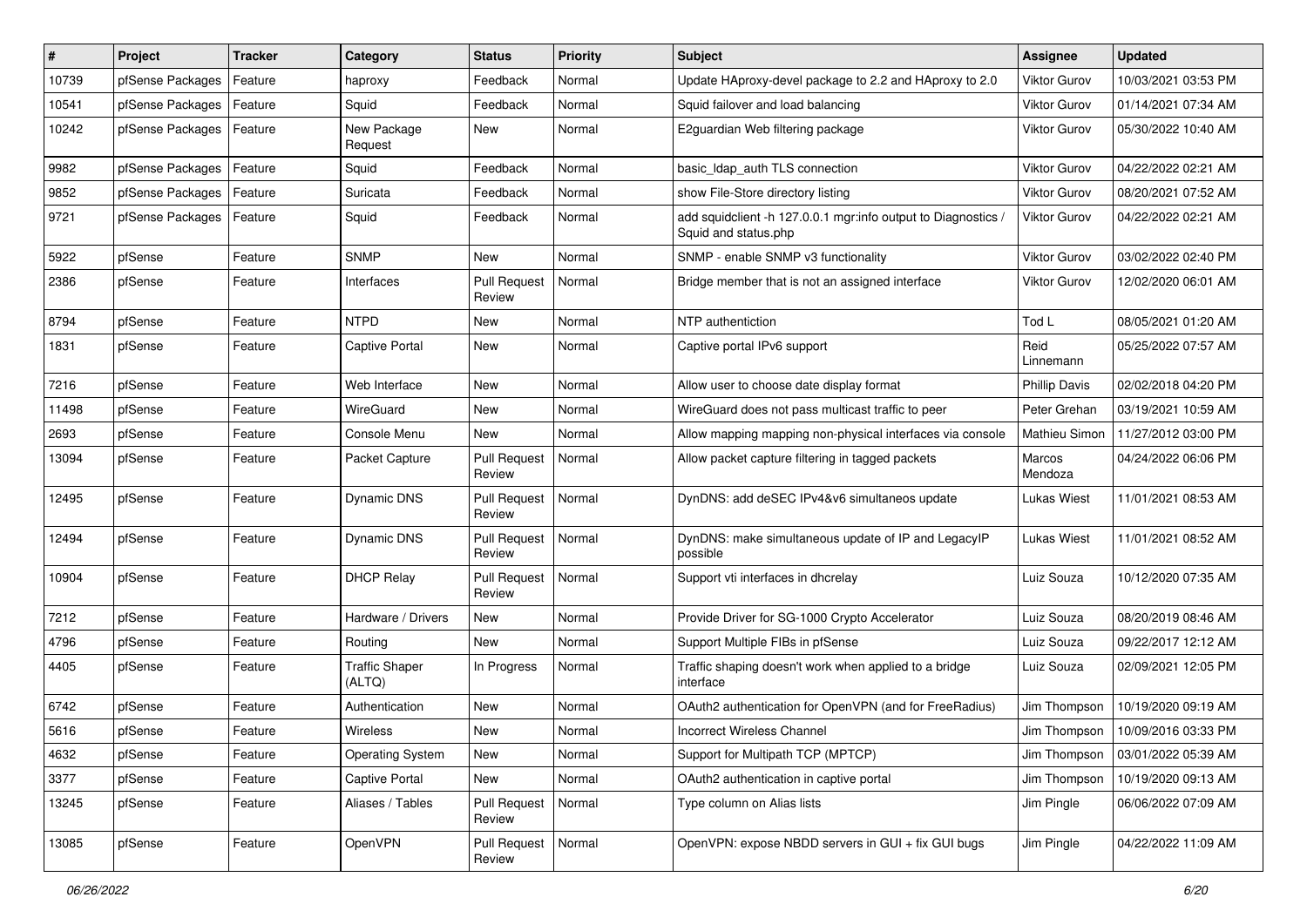| $\#$  | Project          | <b>Tracker</b> | Category               | <b>Status</b>                 | Priority | <b>Subject</b>                                                                                          | Assignee              | <b>Updated</b>      |
|-------|------------------|----------------|------------------------|-------------------------------|----------|---------------------------------------------------------------------------------------------------------|-----------------------|---------------------|
| 13054 | pfSense          | Feature        | Package System         | <b>New</b>                    | Normal   | Package plugin hook for web server configuration stanzas                                                | Jim Pingle            | 04/12/2022 03:04 PM |
| 12963 | pfSense Packages | Feature        | Nmap                   | Feedback                      | Normal   | Run nmap scans in the background                                                                        | Jim Pingle            | 06/06/2022 06:55 PM |
| 11879 | pfSense Packages | Feature        | <b>ACME</b>            | Feedback                      | Normal   | Add support for SSL.com ACME server                                                                     | Jim Pingle            | 03/02/2022 02:03 PM |
| 11301 | pfSense Packages | Feature        | <b>FRR</b>             | Feedback                      | Normal   | Switch FRR to use default rc file as a service control base                                             | Jim Pingle            | 01/28/2021 09:35 AM |
| 11206 | pfSense Packages | Feature        | <b>FRR</b>             | <b>Pull Request</b><br>Review | Normal   | <b>FRR 7.5</b>                                                                                          | Jim Pingle            | 01/08/2021 12:47 PM |
| 11130 | pfSense Packages | Feature        | <b>FRR</b>             | Feedback                      | Normal   | FRR RIP support                                                                                         | Jim Pingle            | 12/31/2021 04:19 PM |
| 10789 | pfSense Packages | Feature        | <b>FRR</b>             | Feedback                      | Normal   | FRR integrated configuration and hitless reloads                                                        | Jim Pingle            | 01/20/2021 11:16 PM |
| 10653 | pfSense Packages | Feature        | <b>FRR</b>             | <b>New</b>                    | Normal   | Allow to download frr_status                                                                            | Jim Pingle            | 06/11/2020 01:21 AM |
| 9545  | pfSense Packages | Feature        | <b>FRR</b>             | <b>New</b>                    | Normal   | Enable MULTIPATH in FRR                                                                                 | Jim Pingle            | 09/18/2020 12:52 PM |
| 7248  | pfSense          | Feature        | <b>IPsec</b>           | <b>New</b>                    | Normal   | Web UI for IPSec settings should warn about poor security<br>choices                                    | Jim Pingle            | 10/31/2019 12:15 PM |
| 6569  | pfSense          | Feature        | <b>NTPD</b>            | <b>New</b>                    | Normal   | Support Rockwell ZODIAC binary protocol (Jupiter receiver)<br>for high precision                        | Jim Pingle            | 07/18/2016 11:45 AM |
| 1979  | pfSense          | Feature        | Aliases / Tables       | <b>New</b>                    | Normal   | Add some default read-only system aliases                                                               | Jim Pingle            | 08/21/2019 11:01 AM |
| 8349  | pfSense          | Feature        | <b>Traffic Graphs</b>  | <b>New</b>                    | Normal   | Show the actual numerical information (upload/download<br>speeds) in the traffic graph dashboard widget | Jared Dillard         | 02/28/2018 09:42 AM |
| 8274  | pfSense          | Feature        | <b>Traffic Graphs</b>  | <b>New</b>                    | Normal   | Reverse Inverse Traffic Graph View                                                                      | <b>Jared Dillard</b>  | 08/14/2019 10:31 AM |
| 7398  | pfSense          | Feature        | <b>Traffic Graphs</b>  | Assigned                      | Normal   | Show average value of bandwidth in/out on Dashboard trafic<br>graph                                     | <b>Jared Dillard</b>  | 08/21/2019 08:56 AM |
| 13284 | pfSense Packages | Feature        | FreeRADIUS             | <b>New</b>                    | Normal   | Option to define "Issuer" in OPT configuration.                                                         | Jakob<br>Nordgarden   | 06/19/2022 12:10 PM |
| 8309  | pfSense          | Feature        | Hardware / Drivers     | <b>New</b>                    | Normal   | Include apuled driver to add support for LEDs on PC<br>Engines APU boards                               | Darryn Storm          | 08/20/2019 08:47 AM |
| 12526 | pfSense Packages | Feature        | WireGuard              | <b>New</b>                    | Normal   | <b>WireGuard Widget</b>                                                                                 | Christian<br>McDonald | 11/17/2021 07:15 AM |
| 12525 | pfSense Packages | Feature        | WireGuard              | New                           | Normal   | WireGuard Tunnel restore configuration                                                                  | Christian<br>McDonald | 11/17/2021 07:15 AM |
| 12513 | pfSense Packages | Feature        | WireGuard              | <b>New</b>                    | Normal   | WireGuard Utilization Status (Beyond Active Connection)                                                 | Christian<br>McDonald | 12/22/2021 08:40 PM |
| 6651  | pfSense Packages | Feature        | <b>FRR</b>             | Feedback                      | Normal   | Loopback interfaces                                                                                     | Christian<br>McDonald | 12/25/2021 02:42 PM |
| 13096 | pfSense Packages | Feature        | Snort                  | Feedback                      | Normal   | Improve robustness of Snort Rules Update Log size<br>limitation logic                                   | <b>Bill Meeks</b>     | 04/25/2022 12:22 PM |
| 12573 | pfSense Packages | Feature        | New Package<br>Request | <b>New</b>                    | Normal   | Dashboard widget with external connection map                                                           | aleksei<br>prokofiev  | 12/07/2021 07:38 AM |
| 13297 | pfSense          | Feature        | Routing                | <b>New</b>                    | Normal   | Support for Gateway Groups as Static Route destinations                                                 |                       | 06/24/2022 07:41 AM |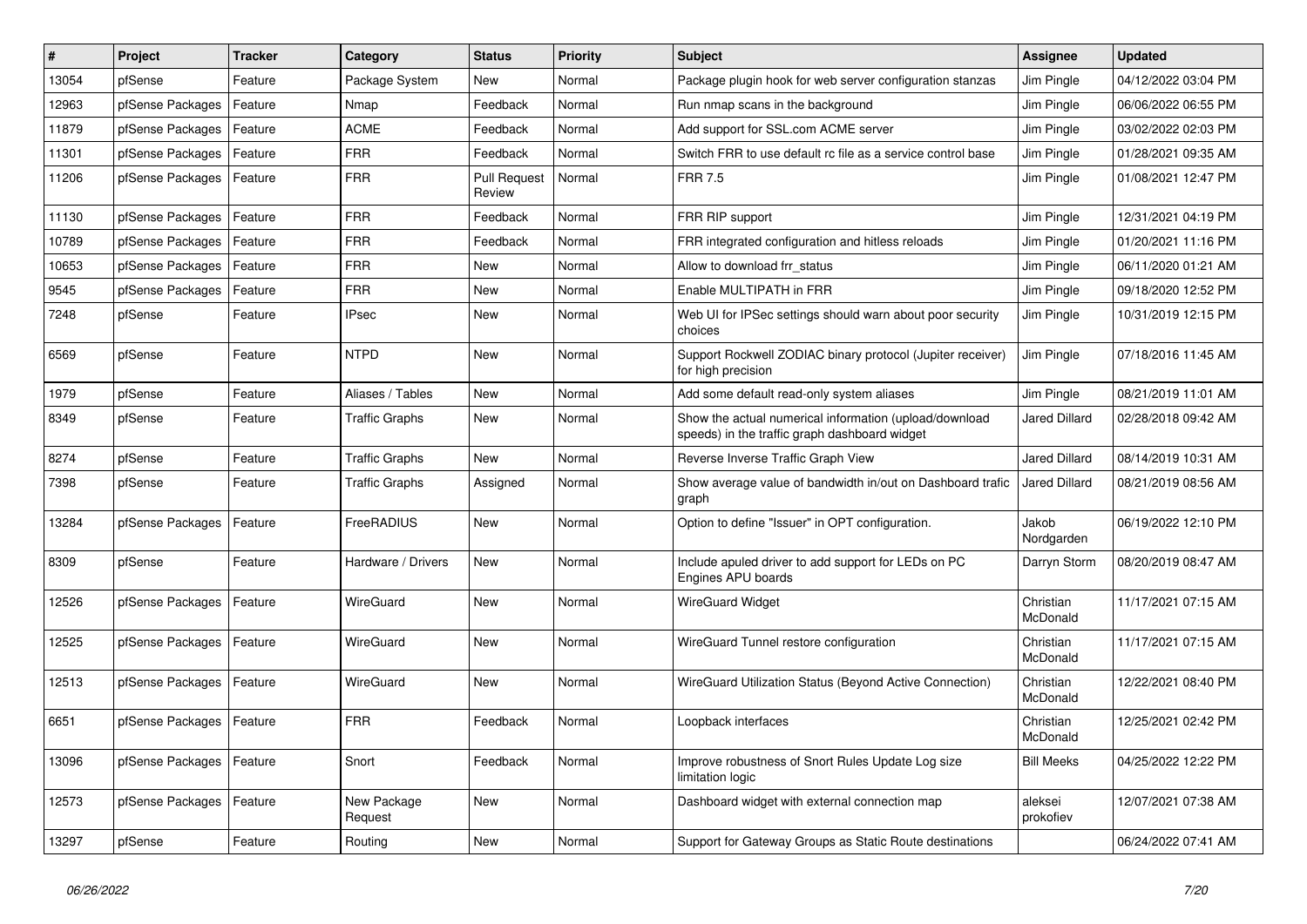| $\vert$ # | Project          | <b>Tracker</b> | Category                 | <b>Status</b>                 | <b>Priority</b> | <b>Subject</b>                                                                                  | Assignee | <b>Updated</b>      |
|-----------|------------------|----------------|--------------------------|-------------------------------|-----------------|-------------------------------------------------------------------------------------------------|----------|---------------------|
| 13296     | pfSense          | Feature        | DHCP (IPv6)              | <b>New</b>                    | Normal          | Add support for DHCP6 OPTION PD EXCLUDE (RFC<br>6603)                                           |          | 06/24/2022 10:10 PM |
| 13293     | pfSense          | Feature        | <b>OpenVPN</b>           | New                           | Normal          | Option to set auth-gen-token in OpenVPN GUI                                                     |          | 06/21/2022 02:35 PM |
| 13292     | pfSense Packages | Feature        | ACME                     | New                           | Normal          | Separator                                                                                       |          | 06/21/2022 12:06 PM |
| 13287     | pfSense          | Feature        | Configuration<br>Backend | New                           | Normal          | Encode OpenVPN Custom Options                                                                   |          | 06/20/2022 10:33 AM |
| 13264     | pfSense          | Feature        | <b>IPsec</b>             | <b>New</b>                    | Normal          | IPSec Phase2 select multiple PFS key groups                                                     |          | 06/10/2022 04:29 PM |
| 13260     | pfSense          | Feature        | Authentication           | <b>New</b>                    | Normal          | Add support for OpenVPN static-challenge                                                        |          | 06/09/2022 02:04 PM |
| 13256     | pfSense          | Feature        | DHCP (IPv4)              | <b>New</b>                    | Normal          | Better handling of duplicate IPs in static DHCP assignments                                     |          | 06/11/2022 04:51 PM |
| 13246     | pfSense Packages | Feature        | iperf                    | <b>New</b>                    | Normal          | iperf3 service controls do not work                                                             |          | 06/05/2022 06:51 PM |
| 13244     | pfSense          | Feature        | Web Interface            | <b>New</b>                    | Normal          | Add help text under Timezone settings in the GUI                                                |          | 06/03/2022 01:00 PM |
| 13242     | pfSense          | Feature        | Gateway Monitoring       | <b>New</b>                    | Normal          | Enhancements to static route creation/deletion for dpinger<br>monitor IPs                       |          | 06/03/2022 11:20 AM |
| 13207     | pfSense Packages | Feature        | pfBlockerNG              | New                           | Normal          | The feed column on the Alerts page is confusing                                                 |          | 05/24/2022 04:56 AM |
| 13201     | pfSense Packages | Feature        | pfBlockerNG              | <b>New</b>                    | Normal          | Add FireHol Security IP Feeds                                                                   |          | 05/23/2022 06:34 AM |
| 13200     | pfSense Packages | Feature        | pfBlockerNG              | New                           | Normal          | Custom DNS Servers for Alert settings                                                           |          | 05/23/2022 06:16 AM |
| 13199     | pfSense Packages | Feature        | pfBlockerNG              | New                           | Normal          | Feed groups should not have the first listing in the group bar                                  |          | 05/23/2022 06:03 AM |
| 13198     | pfSense Packages | Feature        | pfBlockerNG              | New                           | Normal          | Dark Theme Styling issues - Alerts White bar                                                    |          | 05/23/2022 06:05 AM |
| 13197     | pfSense Packages | Feature        | pfBlockerNG              | New                           | Normal          | Put a Single donation link and a proper patreon lin in the<br>pfBlocker Support Banner / Widget |          | 05/23/2022 05:35 AM |
| 13196     | pfSense Packages | Feature        | pfBlockerNG              | <b>New</b>                    | Normal          | remove NoVirusThanks feed                                                                       |          | 05/23/2022 06:05 AM |
| 13195     | pfSense Packages | Feature        | pfBlockerNG              | <b>New</b>                    | Normal          | Dedicated website for Feed mangement - Community Driven                                         |          | 05/23/2022 05:22 AM |
| 13165     | pfSense          | Feature        | Dashboard                | <b>Pull Request</b><br>Review | Normal          | Feat: live update for Services dashboard widget                                                 |          | 05/15/2022 01:48 AM |
| 13160     | pfSense Packages | Feature        | Status_Monitoring        | <b>Pull Request</b><br>Review | Normal          | Option to sort monitoring graph views                                                           |          | 05/13/2022 12:06 PM |
| 13138     | pfSense Packages | Feature        | pfBlockerNG              | <b>New</b>                    | Normal          | DNS over HTTPS/TLS Blocking should be removed from<br>SafeSearch                                |          | 05/07/2022 02:52 AM |
| 13137     | pfSense Packages | Feature        | pfBlockerNG              | New                           | Normal          | ckuethe/doh-blocklist.txt add to DoH feeds                                                      |          | 05/07/2022 02:39 AM |
| 13136     | pfSense Packages | Feature        | pfBlockerNG              | <b>New</b>                    | Normal          | Add crypt0rr DNS-over-HTTPS (DOH) provider list feeds                                           |          | 05/07/2022 02:27 AM |
| 13124     | pfSense          | Feature        | Web Interface            | <b>Pull Request</b><br>Review | Normal          | Option to wait for interface selection before displaying<br>firewall rules                      |          | 05/17/2022 02:15 PM |
| 13091     | pfSense          | Feature        | OpenVPN                  | New                           | Normal          | RFE: Ability to specify the order of OpenVPN Authentication<br>servers                          |          | 04/22/2022 04:30 PM |
| 13063     | pfSense Packages | Feature        | Cellular                 | <b>Pull Request</b><br>Review | Normal          | Cellular package shall support more modems and NMEA<br>port                                     |          | 05/06/2022 02:38 PM |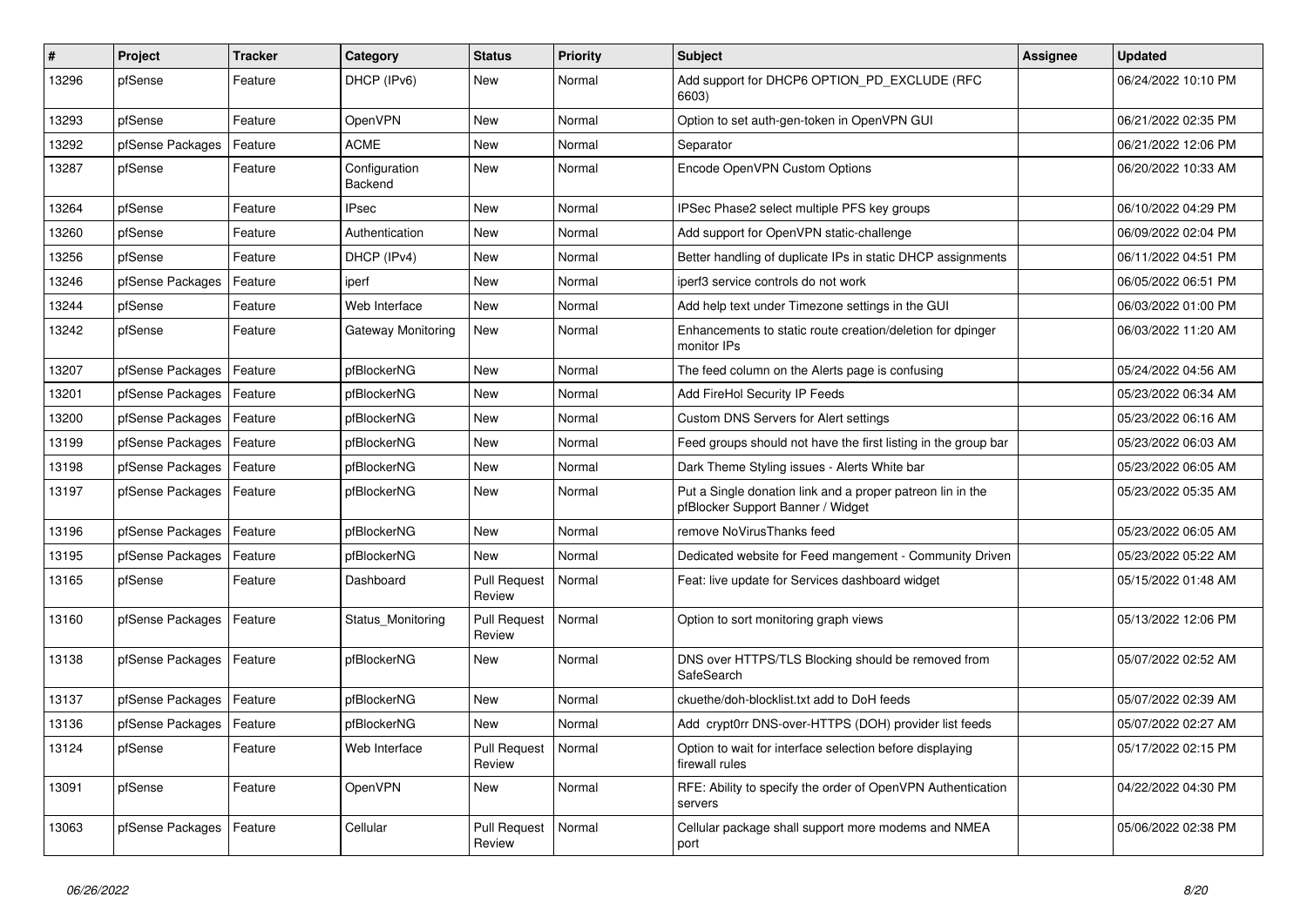| #     | Project          | <b>Tracker</b> | Category               | <b>Status</b> | <b>Priority</b> | <b>Subject</b>                                                                                                | <b>Assignee</b> | <b>Updated</b>      |
|-------|------------------|----------------|------------------------|---------------|-----------------|---------------------------------------------------------------------------------------------------------------|-----------------|---------------------|
| 13044 | pfSense Packages | Feature        | Mail report            | <b>New</b>    | Normal          | Customized reporting                                                                                          |                 | 04/11/2022 09:22 AM |
| 13039 | pfSense Packages | Feature        | AWS VPC                | New           | Normal          | Handle transit gateway VPNs in the AWS VPN wizard                                                             |                 | 04/11/2022 07:31 AM |
| 13017 | pfSense          | Feature        | Packet Capture         | New           | Normal          | Packet capture: add preview results while capture is running                                                  |                 | 04/09/2022 11:08 AM |
| 13009 | pfSense          | Feature        | <b>OpenVPN</b>         | <b>New</b>    | Normal          | Add option for multiple remote addresses to OpenVPN Client                                                    |                 | 03/31/2022 12:42 PM |
| 12918 | pfSense Packages | Feature        | pfBlockerNG            | New           | Normal          | pfBlockerNG-devel changes from xmlrpc sync do not take<br>effect immediately                                  |                 | 03/07/2022 02:29 PM |
| 12903 | pfSense          | Feature        | Notifications          | <b>New</b>    | Normal          | alternative authentication methods for email notifications?                                                   |                 | 03/07/2022 07:52 AM |
| 12889 | pfSense Packages | Feature        | <b>FRR</b>             | New           | Normal          | FRR GUI add set ipv6 next-hop global                                                                          |                 | 03/02/2022 06:10 AM |
| 12882 | pfSense Packages | Feature        | pfBlockerNG            | Feedback      | Normal          | Add the option to specify CURLOPT INTERFACE in<br>pfBlockerNG IPv4/IPv6 lists                                 |                 | 03/24/2022 11:16 AM |
| 12874 | pfSense          | Feature        | OpenVPN                | <b>New</b>    | Normal          | OpenVPN RADIUS Framed-Pool                                                                                    |                 | 02/25/2022 02:24 PM |
| 12860 | pfSense Packages | Feature        | New Package<br>Request | <b>New</b>    | Normal          | add mmc-utils package to all images                                                                           |                 | 02/24/2022 07:18 AM |
| 12859 | pfSense Packages | Feature        | Zabbix                 | <b>New</b>    | Normal          | Add Zabbix 6.0 LTS (agent and proxy) packages                                                                 |                 | 02/23/2022 07:11 AM |
| 12848 | pfSense          | Feature        | Dynamic DNS            | New           | Normal          | Evaluation of the DynDNS "Result Match" string                                                                |                 | 02/22/2022 02:01 AM |
| 12812 | pfSense Packages | Feature        | arpwatch               | <b>New</b>    | Normal          | Would it be helpful if the FreeBSD net-mgmt/arpwatch port<br>had an option to use mail/dma for mail delivery? |                 | 02/16/2022 06:09 PM |
| 12768 | pfSense          | Feature        | Upgrade                | <b>New</b>    | Normal          | pfSense-repo: Make sure default config file exists                                                            |                 | 05/17/2022 02:32 PM |
| 12748 | pfSense Packages | Feature        | Suricata               | <b>New</b>    | Normal          | Suricata blocked page timestamp breakout to it's own<br>sortable column                                       |                 | 02/01/2022 12:06 PM |
| 12711 | pfSense Packages | Feature        | Telegraf               | <b>New</b>    | Normal          | Add InfluxDB V2 support                                                                                       |                 | 01/21/2022 02:54 AM |
| 12679 | pfSense          | Feature        | Interfaces             | <b>New</b>    | Normal          | Remind user to update DHCPv6 range when changing<br>interface IPv6 prefix                                     |                 | 01/12/2022 07:36 AM |
| 12676 | pfSense          | Feature        | Rules / NAT            | <b>New</b>    | Normal          | Add the Tagged option on the Port Forward rules edit page                                                     |                 | 01/11/2022 05:52 AM |
| 12665 | pfSense          | Feature        | Rules / NAT            | <b>New</b>    | Normal          | Ability to add custom pf rules from the GUI                                                                   |                 | 01/07/2022 09:30 AM |
| 12658 | pfSense Packages | Feature        | darkstat               | New           | Normal          | Adding prometheus metrics to darkstat                                                                         |                 | 05/27/2022 09:44 PM |
| 12656 | pfSense Packages | Feature        | New Package<br>Request | New           | Normal          | <b>NextDNS</b>                                                                                                |                 | 01/31/2022 01:50 AM |
| 12625 | pfSense          | Feature        | Logging                | New           | Normal          | Granular logging options for default firewall rules.                                                          |                 | 12/21/2021 06:39 PM |
| 12602 | pfSense          | Feature        | Dynamic DNS            | New           | Normal          | DHCPv6 should allow DDNS Client updates for hosts                                                             |                 | 12/15/2021 11:00 AM |
| 12600 | pfSense          | Feature        | Aliases / Tables       | New           | Normal          | allow custom mask for a network alias created from a FQDN                                                     |                 | 12/15/2021 10:50 AM |
| 12553 | pfSense          | Feature        | Backup / Restore       | New           | Normal          | Auto Config Backup: Allow selecting multiple backups for<br>deletion                                          |                 | 02/22/2022 04:27 AM |
| 12546 | pfSense Plus     | Feature        | Authentication         | New           | Normal          | Add 2FA Support to pfSense Plus Local Database<br>Authentication                                              |                 | 06/25/2022 05:30 PM |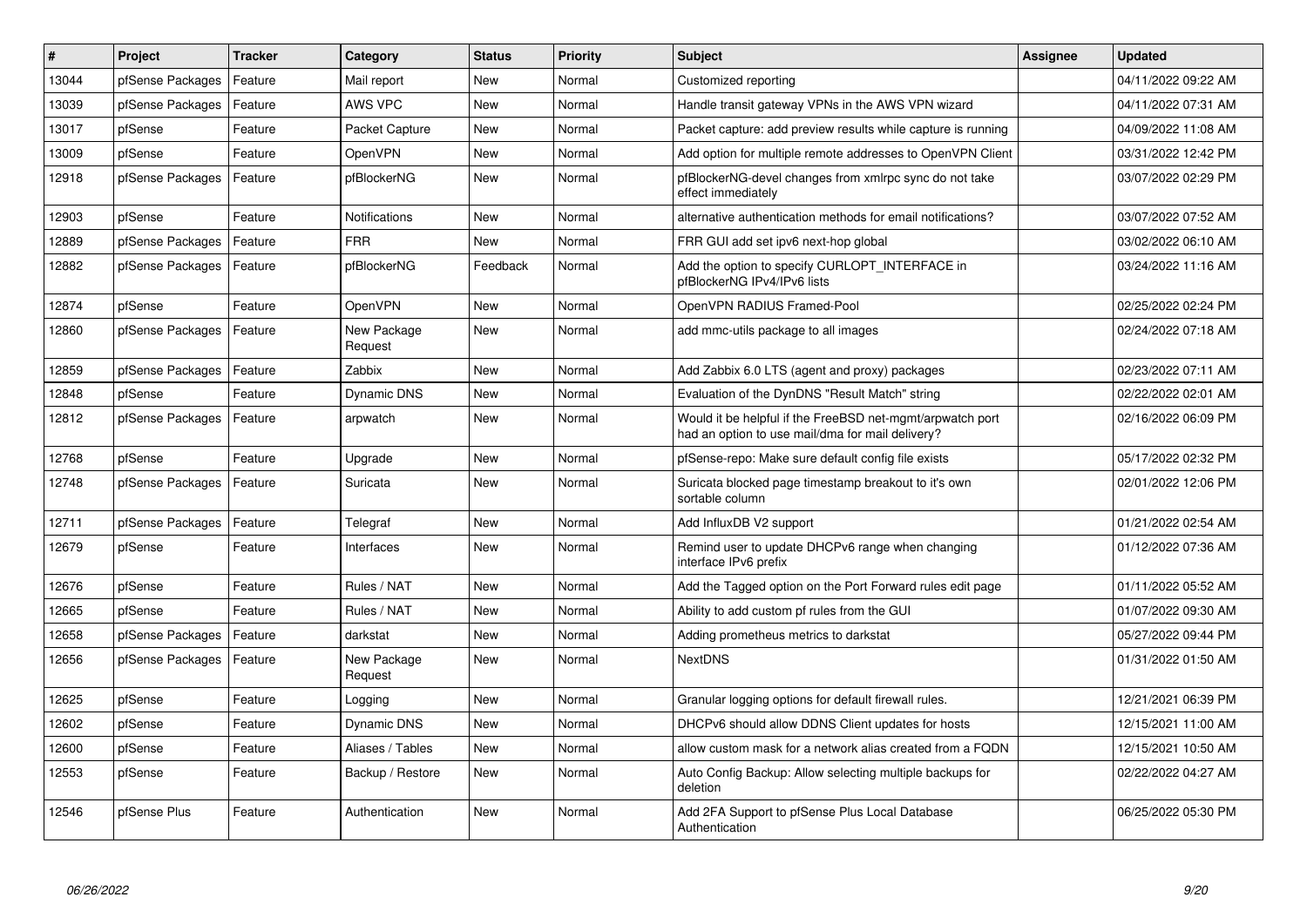| $\vert$ # | Project          | <b>Tracker</b> | Category                | <b>Status</b> | <b>Priority</b> | <b>Subject</b>                                                                                            | Assignee | <b>Updated</b>      |
|-----------|------------------|----------------|-------------------------|---------------|-----------------|-----------------------------------------------------------------------------------------------------------|----------|---------------------|
| 12534     | pfSense Plus     | Feature        | Hardware / Drivers      | New           | Normal          | Generate a ISO Image for Remote Restore of pfSense Plus<br>on the XG-1537 and 1541 units with IPMI        |          | 05/30/2022 10:28 AM |
| 12524     | pfSense Plus     | Feature        | <b>Operating System</b> | New           | Normal          | OpenSSL QAT Engine                                                                                        |          | 04/10/2022 02:54 AM |
| 12502     | pfSense Packages | Feature        | syslog-ng               | New           | Normal          | Syslog-ng Configuration Library (scl) missing                                                             |          | 11/02/2021 06:06 PM |
| 12491     | pfSense Packages | Feature        | squidguard              | <b>New</b>    | Normal          | squidguard: allow multiple regex                                                                          |          | 10/28/2021 03:30 PM |
| 12473     | pfSense          | Feature        | <b>IPsec</b>            | New           | Normal          | Allow user adjustment of IPsec Keep Alive periodic checks                                                 |          | 12/22/2021 05:59 AM |
| 12465     | pfSense Packages | Feature        | haproxy                 | New           | Normal          | Add forwardfor advanced usecases                                                                          |          | 10/16/2021 07:35 PM |
| 12458     | pfSense          | Feature        | Authentication          | New           | Normal          | Use "unixHomeDirectory" instead of "homeDirectory" when<br>LDAP authentication server is Active Directory |          | 10/15/2021 08:18 AM |
| 12358     | pfSense Packages | Feature        | pfBlockerNG             | <b>New</b>    | Normal          | IP List Copy/Import/Export                                                                                |          | 09/09/2021 01:56 PM |
| 12329     | pfSense Packages | Feature        | Avahi                   | New           | Normal          | Add optional floating firewall rules for IPv4 and IPv6                                                    |          | 02/09/2022 04:43 PM |
| 12308     | pfSense Packages | Feature        | New Package<br>Request  | New           | Normal          | Dynamicaly Update Firewall Aliases from OpenVPN LDAP<br>Group membership of the connected user            |          | 08/27/2021 12:51 AM |
| 12300     | pfSense          | Feature        | Hardware / Drivers      | New           | Normal          | Add Aquantia Atlantic driver to pfsense                                                                   |          | 09/14/2021 06:49 AM |
| 12190     | pfSense          | Feature        | Rules / NAT             | New           | Normal          | Add ability to reference ipv6 prefix in firewall rules and<br>aliases                                     |          | 08/05/2021 01:47 PM |
| 12179     | pfSense Packages | Feature        | qemu-guest-agent        | New           | Normal          | QEMU package                                                                                              |          | 07/30/2021 08:02 AM |
| 12139     | pfSense          | Feature        | <b>DNS Forwarder</b>    | New           | Normal          | Add support in for specifying a DNSMASQ configuration file                                                |          | 07/16/2021 09:45 PM |
| 12121     | pfSense          | Feature        | OpenVPN                 | New           | Normal          | Wider "local network(s)" fields in OpenVPN server<br>configuration                                        |          | 07/19/2021 07:37 AM |
| 12120     | pfSense          | Feature        | <b>DHCP Relay</b>       | New           | Normal          | Permit several sets of destination DHCP servers in DHCP<br>relay                                          |          | 07/11/2021 05:41 PM |
| 12097     | pfSense Packages | Feature        | pfBlockerNG             | New           | Normal          | Add dnsbl and geoip logs to system log                                                                    |          | 07/06/2021 01:25 PM |
| 12091     | pfSense          | Feature        | Authentication          | <b>New</b>    | Normal          | RFE: Add support for sssd authentication                                                                  |          | 12/10/2021 04:55 PM |
| 12077     | pfSense          | Feature        | Gateways                | New           | Normal          | Allow stick-connections per gateway group                                                                 |          | 06/24/2021 08:45 AM |
| 12055     | pfSense          | Feature        | Virtual IP Addresses    | Feedback      | Normal          | Option to disable XMLRPC Sync for Loopback Virtual IPs                                                    |          | 06/18/2021 09:05 AM |
| 11974     | pfSense          | Feature        | <b>XMLRPC</b>           | New           | Normal          | XMLRPC synchronization for igmmproxy settings                                                             |          | 05/29/2021 03:58 PM |
| 11963     | pfSense Packages | Feature        | <b>FRR</b>              | New           | Normal          | Dynamically change OSPF interface costs on selected<br>interfaces on CARP event                           |          | 05/26/2021 04:13 AM |
| 11956     | pfSense          | Feature        | Web Interface           | New           | Normal          | "add" button in the top of pages with many user-added items                                               |          | 07/10/2021 01:01 PM |
| 11954     | pfSense          | Feature        | <b>IGMP Proxy</b>       | New           | Normal          | Multicast limits                                                                                          |          | 05/25/2021 12:36 AM |
| 11931     | pfSense Packages | Feature        | <b>ACME</b>             | New           | Normal          | Add support for validating a domain's ownership via Google<br>Cloud Cloud DNS                             |          | 02/15/2022 03:18 AM |
| 11927     | pfSense          | Feature        | DHCP (IPv4)             | Feedback      | Normal          | Allow DHCP not to serve a gateway - small fix                                                             |          | 01/03/2022 04:17 PM |
| 11920     | pfSense Plus     | Feature        | Authentication          | New           | Normal          | SAML Authentication for pfSense (VPN and<br>webConfigurator)                                              |          | 05/14/2021 12:56 AM |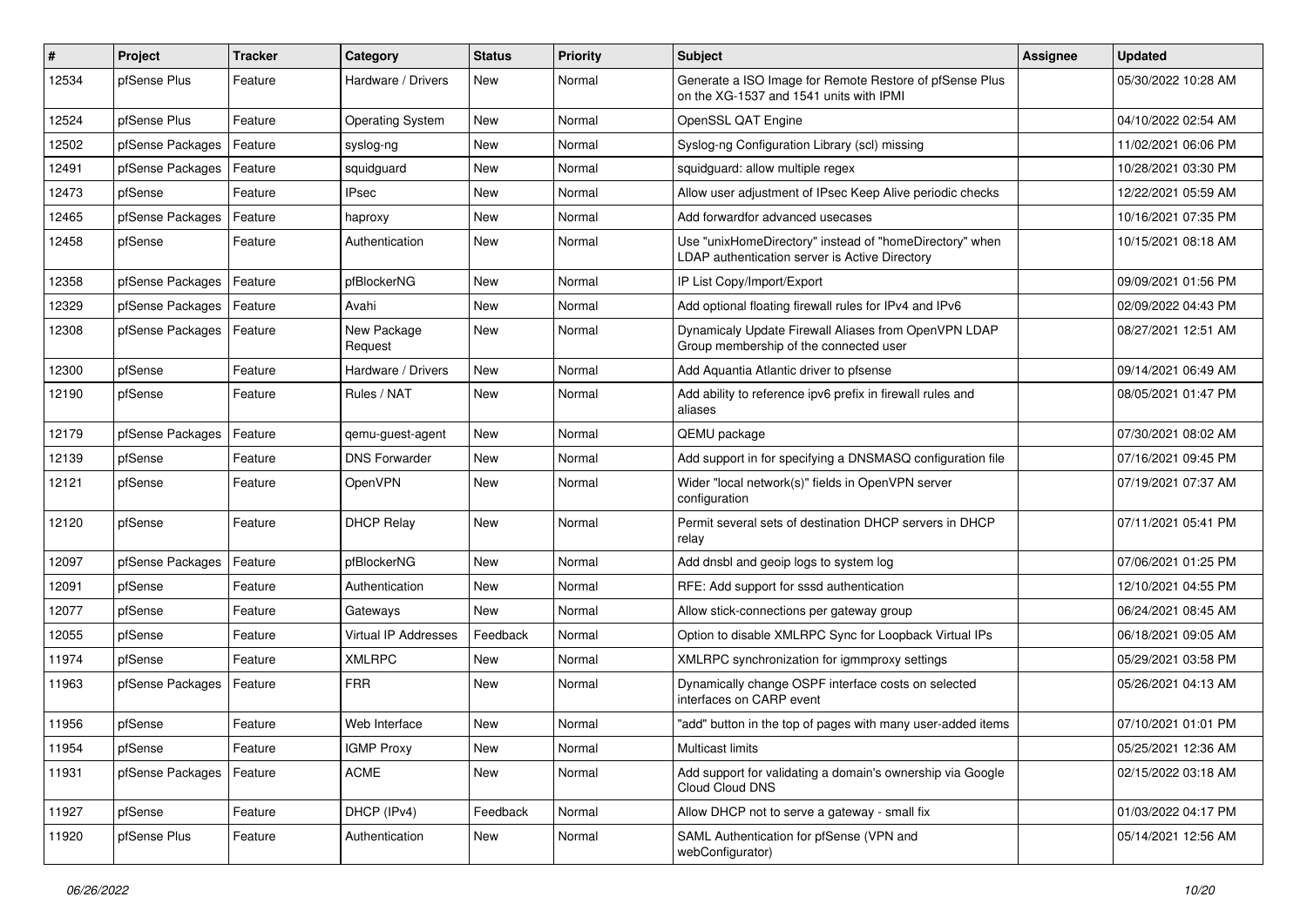| $\pmb{\#}$ | <b>Project</b>   | <b>Tracker</b> | Category               | <b>Status</b> | Priority | <b>Subject</b>                                                                                                                   | <b>Assignee</b> | <b>Updated</b>      |
|------------|------------------|----------------|------------------------|---------------|----------|----------------------------------------------------------------------------------------------------------------------------------|-----------------|---------------------|
| 11890      | pfSense Packages | Feature        | New Package<br>Request | New           | Normal   | Browser-based "clientless" VPN                                                                                                   |                 | 05/05/2021 07:26 AM |
| 11876      | pfSense          | Feature        | Hardware / Drivers     | New           | Normal   | OpenSSL does not use QAT acceleration on pfSense Plus<br>21.02-RELEASE-p1 or 21.05-DEVELOPMENT                                   |                 | 05/03/2021 08:02 AM |
| 11856      | pfSense          | Feature        | Diagnostics            | <b>New</b>    | Normal   | Replace/add Alias or DNS names for known LAN addresses<br>in the State table                                                     |                 | 04/27/2021 08:01 AM |
| 11827      | pfSense Packages | Feature        | <b>ACME</b>            | New           | Normal   | Please include acme deploy folder/scripts                                                                                        |                 | 03/06/2022 04:31 AM |
| 11826      | pfSense Packages | Feature        | <b>ACME</b>            | <b>New</b>    | Normal   | Preserve acme SAN Method parameters for new cert<br>creations                                                                    |                 | 04/20/2021 02:02 PM |
| 11823      | pfSense Packages | Feature        | <b>FRR</b>             | New           | Normal   | Route handling enhancements                                                                                                      |                 | 04/19/2021 06:23 PM |
| 11784      | pfSense Packages | Feature        | squidguard             | New           | Normal   | squidguard auto update blacklist option                                                                                          |                 | 04/06/2021 01:53 AM |
| 11772      | pfSense Plus     | Feature        | Multi-WAN              | <b>New</b>    | Normal   | Layer 2 Tunnel Bonding Capability                                                                                                |                 | 06/05/2021 03:27 PM |
| 11757      | pfSense          | Feature        | <b>XMLRPC</b>          | <b>New</b>    | Normal   | Allow XMLRPC sync to bypass default auth server in favor of<br>local database                                                    |                 | 03/30/2021 03:18 PM |
| 11749      | pfSense Packages | Feature        | pfBlockerNG            | <b>New</b>    | Normal   | Option to disable NAT rule creation                                                                                              |                 | 04/06/2021 11:45 PM |
| 11732      | pfSense Plus     | Feature        | Hardware / Drivers     | New           | Normal   | Add VXLAN Support to pfSense Plus                                                                                                |                 | 03/15/2022 02:35 AM |
| 11703      | pfSense Packages | Feature        | <b>FRR</b>             | New           | Normal   | add Krill and Routinator support BGP RPKI                                                                                        |                 | 03/18/2021 07:47 PM |
| 11625      | pfSense          | Feature        | OpenVPN                | New           | Normal   | Cisco-AVPair aliases support                                                                                                     |                 | 03/05/2021 12:35 AM |
| 11604      | pfSense          | Feature        | WireGuard              | New           | Normal   | WireGuard Dynamic Listen Port Randomization                                                                                      |                 | 03/19/2021 10:59 AM |
| 11579      | pfSense Packages | Feature        | Snort                  | <b>New</b>    | Normal   | Snort alerts or blocks trigger notifications                                                                                     |                 | 03/01/2021 03:26 AM |
| 11573      | pfSense Packages | Feature        | New Package<br>Request | <b>New</b>    | Normal   | <b>Custom Commands</b>                                                                                                           |                 | 03/16/2021 07:28 PM |
| 11567      | pfSense Packages | Feature        | Mail report            | New           | Normal   | Email report add a note filed request                                                                                            |                 | 02/27/2021 03:44 PM |
| 11411      | pfSense Packages | Feature        | New Package<br>Request | New           | Normal   | Smokeping as a default latency measurement tool                                                                                  |                 | 02/12/2021 09:29 PM |
| 11410      | pfSense Packages | Feature        | New Package<br>Request | New           | Normal   | adding bpytop (former Bashtop)                                                                                                   |                 | 07/26/2021 12:33 PM |
| 11379      | pfSense          | Feature        | Captive Portal         | <b>New</b>    | Normal   | <b>Template Roll Printer</b>                                                                                                     |                 | 02/07/2021 05:26 AM |
| 11324      | pfSense          | Feature        | Logging                | New           | Normal   | Separate syslog "Remote log servers" Parameters                                                                                  |                 | 01/27/2021 10:47 AM |
| 11302      | pfSense          | Feature        | WireGuard              | <b>New</b>    | Normal   | WireGuard XMLRPC sync                                                                                                            |                 | 03/19/2021 10:59 AM |
| 11262      | pfSense          | Feature        | Rules / NAT            | New           | Normal   | Time Based Rules - selects all days in the current month                                                                         |                 | 04/27/2021 12:32 PM |
| 11260      | pfSense Packages | Feature        | pfBlockerNG            | New           | Normal   | pfBlockerNG: predefined ASN groups for Google, Facebook,<br>Apple, etc with useful selections                                    |                 | 01/18/2021 03:46 PM |
| 11257      | pfSense          | Feature        | Upgrade                | New           | Normal   | Installed Packages: Update all button                                                                                            |                 | 01/18/2021 10:45 AM |
| 11243      | pfSense          | Feature        | Interfaces             | <b>New</b>    | Normal   | individual pfctl snort2c tables per interface only blocking IPs<br>for specific interface when a rule triggers in snort/suricata |                 | 01/14/2021 03:02 PM |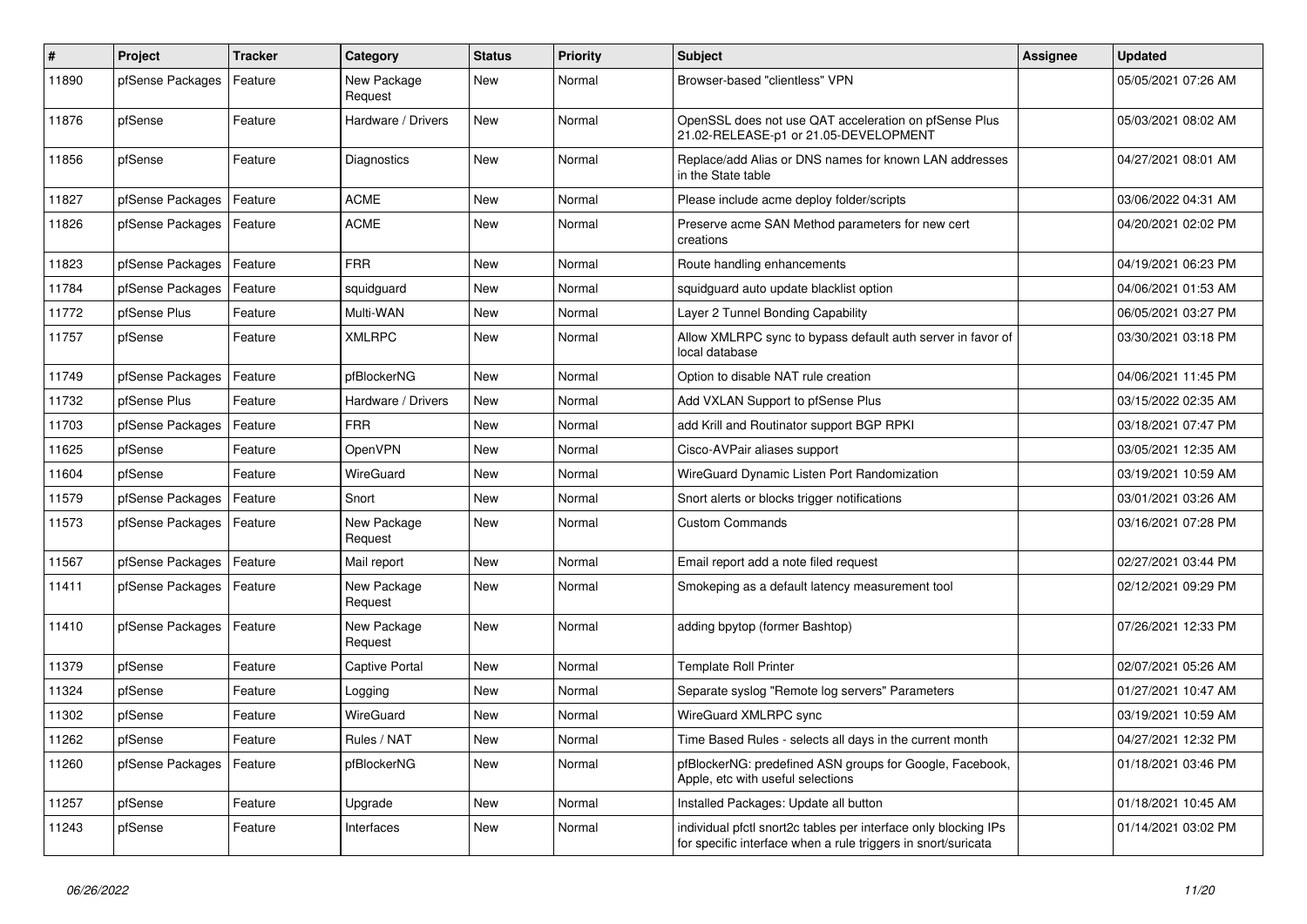| $\vert$ # | Project          | <b>Tracker</b> | Category                 | <b>Status</b>                 | <b>Priority</b> | <b>Subject</b>                                                                                    | Assignee | <b>Updated</b>      |
|-----------|------------------|----------------|--------------------------|-------------------------------|-----------------|---------------------------------------------------------------------------------------------------|----------|---------------------|
| 11227     | pfSense Packages | Feature        | pfBlockerNG              | <b>New</b>                    | Normal          | Feeds update                                                                                      |          | 01/07/2021 12:11 AM |
| 11209     | pfSense Packages | Feature        | pfBlockerNG              | New                           | Normal          | pfBlockerNG soft blocking                                                                         |          | 01/01/2021 02:07 PM |
| 11200     | pfSense Packages | Feature        | Squid                    | New                           | Normal          | Squid reverse proxy + multiple ssl certificates                                                   |          | 12/31/2020 03:50 AM |
| 11189     | pfSense          | Feature        | Captive Portal           | New                           | Normal          | Captive Portal - Tarpit option                                                                    |          | 12/23/2020 06:44 PM |
| 11178     | pfSense Packages | Feature        | Filer                    | <b>New</b>                    | Normal          | Filer do not ask what to do with previous filename                                                |          | 12/31/2020 02:45 AM |
| 11163     | pfSense Packages | Feature        | <b>ACME</b>              | <b>Pull Request</b><br>Review | Normal          | Preferred Chain option                                                                            |          | 10/18/2021 09:10 AM |
| 11156     | pfSense Packages | Feature        | pfBlockerNG              | New                           | Normal          | Add an option include subdomains for the noAAAA feature                                           |          | 12/11/2020 10:19 AM |
| 11138     | pfSense Packages | Feature        | FreeRADIUS               | <b>New</b>                    | Normal          | new WebGUI checkboxes needed                                                                      |          | 12/07/2020 08:28 AM |
| 11099     | pfSense Packages | Feature        | pfBlockerNG              | New                           | Normal          | DNSBL blocking by schedule                                                                        |          | 11/25/2020 12:12 AM |
| 11092     | pfSense Packages | Feature        | pfBlockerNG              | New                           | Normal          | Detecting DNS tunneling                                                                           |          | 11/21/2020 04:53 AM |
| 11084     | pfSense          | Feature        | Dynamic DNS              | New                           | Normal          | Dynamic DNS include option to specify virtual IP addresses                                        |          | 11/19/2020 01:26 PM |
| 11056     | pfSense          | Feature        | Interfaces               | New                           | Normal          | Add option to disable flow-control on interfaces in GUI                                           |          | 11/11/2020 04:41 PM |
| 10962     | pfSense          | Feature        | Dynamic DNS              | New                           | Normal          | Add Cpanel support for Dynamic DNS Clients                                                        |          | 12/28/2020 01:56 PM |
| 10909     | pfSense Packages | Feature        | PIMD                     | New                           | Normal          | #define MAXVIFS 32 to 64                                                                          |          | 04/21/2022 12:39 PM |
| 10890     | pfSense          | Feature        | Interfaces               | <b>New</b>                    | Normal          | Allow multiple assigned interfaces to track status of a single<br>switch port                     |          | 09/14/2020 07:20 AM |
| 10865     | pfSense Packages | Feature        | squidguard               | New                           | Normal          | squidGuard lacks options to send traffic action logs to syslog<br>server                          |          | 09/05/2020 01:21 AM |
| 10843     | pfSense          | Feature        | Authentication           | New                           | Normal          | Allow user manager settings to specify multiple<br>authentication servers                         |          | 01/13/2022 07:22 AM |
| 10841     | pfSense Packages | Feature        | pfBlockerNG              | New                           | Normal          | Allow per Source/VLAN/Network individual black&whitelists                                         |          | 10/18/2020 07:42 AM |
| 10839     | pfSense          | Feature        | Traffic Shaper<br>(ALTQ) | New                           | Normal          | Add popular messengers to the Traffic Shaper Wizard                                               |          | 08/18/2020 10:07 AM |
| 10818     | pfSense Packages | Feature        | New Package<br>Request   | <b>New</b>                    | Normal          | <b>UDP Broadcast Relay</b>                                                                        |          | 05/31/2022 02:13 AM |
| 10805     | pfSense          | Feature        | Hardware / Drivers       | New                           | Normal          | Intel QAT (QuickAssist) encryption support for PfSense                                            |          | 07/31/2020 03:13 PM |
| 10796     | pfSense Packages | Feature        | Cellular                 | Feedback                      | Normal          | Huawei ME909u-521 support                                                                         |          | 04/21/2022 12:40 PM |
| 10718     | pfSense          | Feature        | Notifications            | New                           | Normal          | Email notifications - add new field to enter a from: name                                         |          | 07/01/2020 09:08 AM |
| 10651     | pfSense          | Feature        | OpenVPN                  | New                           | Normal          | Remove/replace deprecated OpenVPN options                                                         |          | 06/10/2020 11:32 AM |
| 10621     | pfSense          | Feature        | Hardware / Drivers       | Feedback                      | Normal          | Update system.inc/system identify specific platform()<br>update to accommodate AWS, Azure and GCP |          | 06/02/2020 03:16 PM |
| 10600     | pfSense Packages | Feature        | pfBlockerNG              | New                           | Normal          | Add support for pfBlockerNG "Action list" feature                                                 |          | 08/10/2020 02:39 AM |
| 10581     | pfSense          | Feature        | Logging                  | <b>New</b>                    | Normal          | Provide ability to disable nginx access logging to remote<br>syslog server                        |          | 05/21/2020 08:36 PM |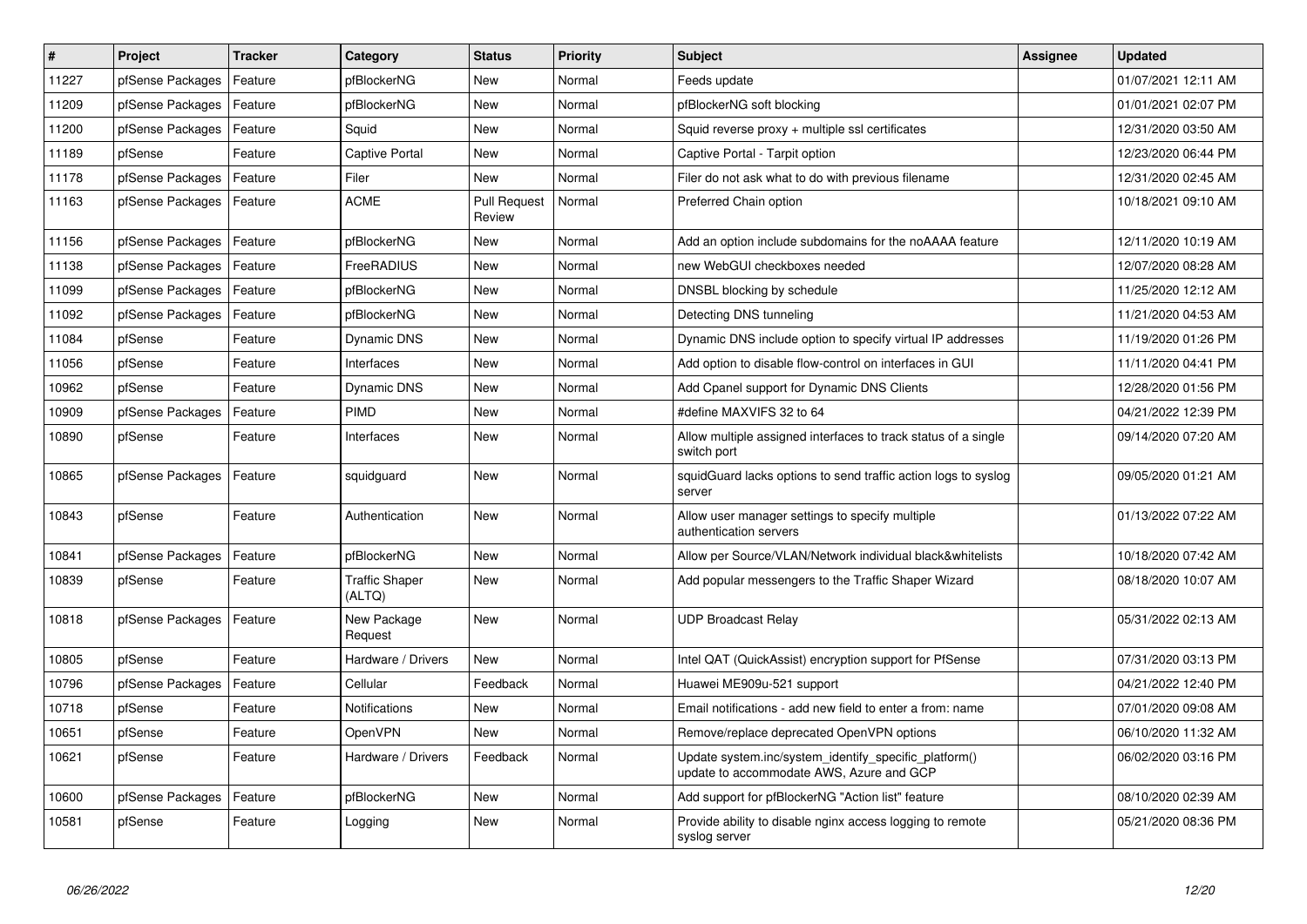| $\sharp$ | <b>Project</b>             | <b>Tracker</b> | Category                 | <b>Status</b>                 | <b>Priority</b> | <b>Subject</b>                                                                                         | <b>Assignee</b> | <b>Updated</b>      |
|----------|----------------------------|----------------|--------------------------|-------------------------------|-----------------|--------------------------------------------------------------------------------------------------------|-----------------|---------------------|
| 10547    | pfSense Packages           | Feature        | New Package<br>Request   | New                           | Normal          | Add package addrwatch. Addrwatch is like arpwatch but<br>works with ipv4 and ipv6                      |                 | 05/11/2020 09:20 AM |
| 10514    | pfSense                    | Feature        | Web Interface            | <b>New</b>                    | Normal          | Add to every page an unparsed Notes field for administrative<br>reference                              |                 | 04/30/2020 06:32 PM |
| 10468    | pfSense                    | Feature        | Web Interface            | <b>New</b>                    | Normal          | Allow to download log files from WebGUI                                                                |                 | 04/17/2020 06:17 AM |
| 10462    | pfSense Packages           | Feature        | <b>LCDProc</b>           | <b>Pull Request</b><br>Review | Normal          | <b>CPU Temp Screen</b>                                                                                 |                 | 11/29/2021 08:28 AM |
| 10404    | pfSense                    | Feature        | <b>NTPD</b>              | <b>New</b>                    | Normal          | Consider using chrony for NTP services                                                                 |                 | 11/23/2021 06:59 PM |
| 10401    | pfSense                    | Feature        | Dashboard                | <b>New</b>                    | Normal          | Request: ability to sort/separate stopped/running Service(s)<br>on Dashboard -> Services Status widget |                 | 03/31/2020 04:48 PM |
| 10347    | pfSense Packages           | Feature        | OpenVPN Client<br>Export | <b>New</b>                    | Normal          | Request to add pull-filter                                                                             |                 | 07/29/2020 08:11 AM |
| 10345    | pfSense                    | Feature        | DHCP (IPv4)              | <b>New</b>                    | Normal          | DHCP lease distinction between online and offline                                                      |                 | 03/16/2020 07:56 AM |
| 10297    | pfSense Packages           | Feature        | FreeRADIUS               | Assigned                      | Normal          | IPv6 user attributes                                                                                   |                 | 04/21/2022 12:39 PM |
| 10237    | pfSense                    | Feature        | Upgrade                  | New                           | Normal          | Take ZFS snapshot on Upgrade                                                                           |                 | 04/07/2020 03:58 PM |
| 10223    | pfSense                    | Feature        | Interfaces               | New                           | Normal          | Add the ability to create additional loopback interfaces                                               |                 | 12/15/2020 04:35 PM |
| 10160    | pfSense Packages           | Feature        | New Package<br>Request   | <b>New</b>                    | Normal          | Dedicated Maxmind GeoIP package including license<br>registration                                      |                 | 01/03/2020 10:31 PM |
| 10137    | pfSense                    | Feature        | Package System           | New                           | Normal          | net-mgmt/arpwatch: Update to 3.0                                                                       |                 | 12/30/2019 05:16 PM |
| 9973     | pfSense Packages           | Feature        | <b>NRPE</b>              | New                           | Normal          | Nagios NRPE package isn't IPv6 capable                                                                 |                 | 12/20/2019 03:15 PM |
| 9942     | pfSense                    | Feature        | <b>Operating System</b>  | New                           | Normal          | Give pfSense the possibility to change the keyboard Layout<br>for console users                        |                 | 01/22/2021 02:33 AM |
| 9937     | pfSense                    | Feature        | Authentication           | <b>New</b>                    | Normal          | OpenVPN Login User Privilege                                                                           |                 | 11/29/2019 08:46 AM |
| 9916     | pfSense Packages           | Feature        | <b>BIND</b>              | Feedback                      | Normal          | Check allow-transfer in custom option when the zone is<br>slave                                        |                 | 04/21/2022 12:40 PM |
| 9912     | pfSense Packages           | Feature        | ntop                     | New                           | Normal          | add custom DPI to ntopng                                                                               |                 | 11/18/2019 10:57 AM |
| 9876     | pfSense                    | Feature        | <b>Operating System</b>  | New                           | Normal          | PFsense on KVM: Web interface hint to disable "Hardware<br>Checksum Offloading"                        |                 | 07/03/2020 07:11 AM |
| 9857     | pfSense                    | Feature        | <b>IPsec</b>             | <b>New</b>                    | Normal          | IPsec Down/Up SMTP Notifications                                                                       |                 | 08/31/2021 08:07 AM |
| 9838     | pfSense                    | Feature        | OpenVPN                  | <b>New</b>                    | Normal          | PKCS11 support                                                                                         |                 | 10/20/2019 02:12 PM |
| 9833     | pfSense Packages           | Feature        | <b>ACME</b>              | <b>New</b>                    | Normal          | ACME: add ability to use custom ACME server                                                            |                 | 04/07/2022 11:31 AM |
| 9800     | pfSense                    | Feature        | Hardware / Drivers       | New                           | Normal          | Add toggle for net.isr.dispatch=deferred in GUI                                                        |                 | 09/29/2019 06:18 AM |
| 9798     | pfSense Packages           | Feature        | pfBlockerNG              | <b>New</b>                    | Normal          | add ipv4 and ipv6 dnscrypt-resolvers feeds                                                             |                 | 10/14/2021 09:48 AM |
| 9775     | pfSense                    | Feature        | Backup / Restore         | <b>New</b>                    | Normal          | AutoConfigBackup - Rolling per day/hour cap on changes,<br>retention policy                            |                 | 09/20/2019 09:19 AM |
| 9774     | pfSense Packages   Feature |                | Squid                    | <b>New</b>                    | Normal          | Squid logs / remote logs                                                                               |                 | 04/17/2020 06:18 AM |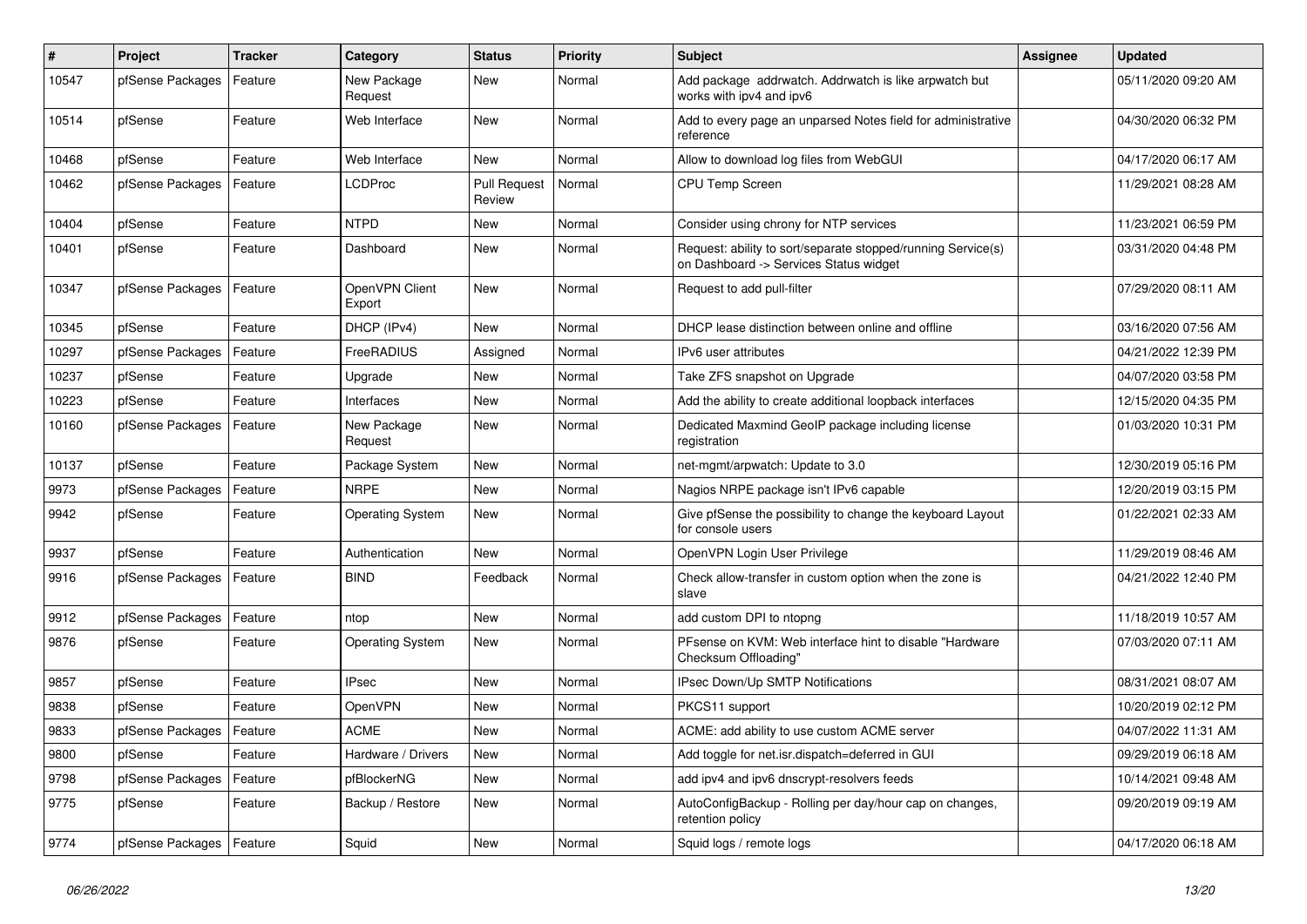| $\sharp$ | Project                    | <b>Tracker</b> | Category                     | <b>Status</b> | <b>Priority</b> | <b>Subject</b>                                                                            | Assignee | <b>Updated</b>      |
|----------|----------------------------|----------------|------------------------------|---------------|-----------------|-------------------------------------------------------------------------------------------|----------|---------------------|
| 9762     | pfSense Packages           | Feature        | Squid                        | Feedback      | Normal          | Squid Reverse Proxy Change redir domain(s) to use regex                                   |          | 04/21/2022 12:40 PM |
| 9749     | pfSense Packages           | Feature        | Status Monitoring            | <b>New</b>    | Normal          | 95th percentile missing for quality in monitoring                                         |          | 09/12/2019 10:39 AM |
| 9732     | pfSense                    | Feature        | DHCP (IPv4)                  | <b>New</b>    | Normal          | System UTC time offset in DHCP Option 2                                                   |          | 09/06/2019 08:39 PM |
| 9704     | pfSense Packages           | Feature        | FreeRADIUS                   | <b>New</b>    | Normal          | Enable filter_username                                                                    |          | 08/27/2019 12:07 PM |
| 9700     | pfSense Packages           | Feature        | Squid                        | Feedback      | Normal          | Secure Squid HTTPS Proxy                                                                  |          | 01/25/2022 06:39 PM |
| 9680     | pfSense                    | Feature        | <b>DHCP Relay</b>            | New           | Normal          | Seperate DHCP Server and relay per interface                                              |          | 02/27/2020 10:47 AM |
| 9633     | pfSense                    | Feature        | PPPoE Server                 | New           | Normal          | PPPoE/L2TP Server Status Page                                                             |          | 10/09/2021 12:05 PM |
| 9627     | pfSense                    | Feature        | <b>Captive Portal</b>        | <b>New</b>    | Normal          | Captive Portal only shows authenticated users                                             |          | 08/14/2019 02:48 PM |
| 9621     | pfSense                    | Feature        | User Manager /<br>Privileges | <b>New</b>    | Normal          | More convenient deletion of single user privileges                                        |          | 07/09/2019 03:09 AM |
| 9617     | pfSense                    | Feature        | PPP Interfaces               | <b>New</b>    | Normal          | PPPoE Static IP Configuration in GUI                                                      |          | 10/15/2021 08:52 PM |
| 9616     | pfSense Packages           | Feature        | New Package<br>Request       | <b>New</b>    | Normal          | Package for Docs                                                                          |          | 03/26/2020 06:34 AM |
| 9599     | pfSense Packages           | Feature        | haproxy                      | <b>New</b>    | Normal          | Support for "peers" in HAproxy                                                            |          | 06/25/2019 01:47 AM |
| 9591     | pfSense                    | Feature        | Rules / NAT                  | <b>New</b>    | Normal          | Add under firewall rules a search box                                                     |          | 08/14/2019 02:39 PM |
| 9574     | pfSense                    | Feature        | Package System               | <b>New</b>    | Normal          | Show changelog at package upgrade                                                         |          | 06/02/2019 04:35 AM |
| 9544     | pfSense                    | Feature        | Routing                      | <b>New</b>    | Normal          | Enable RADIX MPATH                                                                        |          | 04/21/2022 12:39 PM |
| 9536     | pfSense                    | Feature        | DHCP (IPv6)                  | <b>New</b>    | Normal          | Support dynamic prefix in DHCPv6 Server                                                   |          | 05/25/2022 04:27 AM |
| 9464     | pfSense                    | Feature        | Interfaces                   | New           | Normal          | Marvell 6000 -- netgate hardware (e.g.: XG-7100, XG-3100)<br>internal switch LACP support |          | 04/08/2019 07:58 AM |
| 9436     | pfSense                    | Feature        | <b>DNS Resolver</b>          | New           | Normal          | Unbound: enable dnstap support                                                            |          | 03/27/2019 07:54 PM |
| 9315     | pfSense Packages           | Feature        | New Package<br>Request       | New           | Normal          | Add Package: dnscrypt-proxy                                                               |          | 03/05/2021 02:38 AM |
| 9299     | pfSense Packages           | Feature        | <b>ACME</b>                  | <b>New</b>    | Normal          | ACME package: Automate add/remove firewall rule for port<br>forwarding                    |          | 01/30/2019 10:09 PM |
| 9289     | pfSense Packages           | Feature        | Snort                        | <b>New</b>    | Normal          | Snort enable react                                                                        |          | 03/16/2019 09:04 PM |
| 9288     | pfSense                    | Feature        | Authentication               | New           | Normal          | SSHGuard add pfSense signature in standard                                                |          | 08/14/2019 01:19 PM |
| 9253     | pfSense                    | Feature        | User Manager /<br>Privileges | New           | Normal          | RFE: True View-Only WebCFG options                                                        |          | 08/21/2019 09:21 AM |
| 9238     | pfSense Packages   Feature |                | New Package<br>Request       | New           | Normal          | Add support for Zerotier                                                                  |          | 05/17/2021 01:58 PM |
| 9226     | pfSense                    | Feature        | Web Interface                | New           | Normal          | zfs GUI functionality - alerts                                                            |          | 12/31/2020 02:50 PM |
| 9222     | pfSense                    | Feature        | Authentication               | New           | Normal          | Add sshguard log when release an IP                                                       |          | 08/14/2019 01:00 PM |
| 9165     | pfSense                    | Feature        | Authentication               | New           | Normal          | only IPs can be added to sshguard whitelist                                               |          | 04/21/2022 12:39 PM |
| 9156     | pfSense                    | Feature        | OpenVPN                      | New           | Normal          | OpenVPN: Add tickbox for 'nopool' directive                                               |          | 04/14/2020 01:45 PM |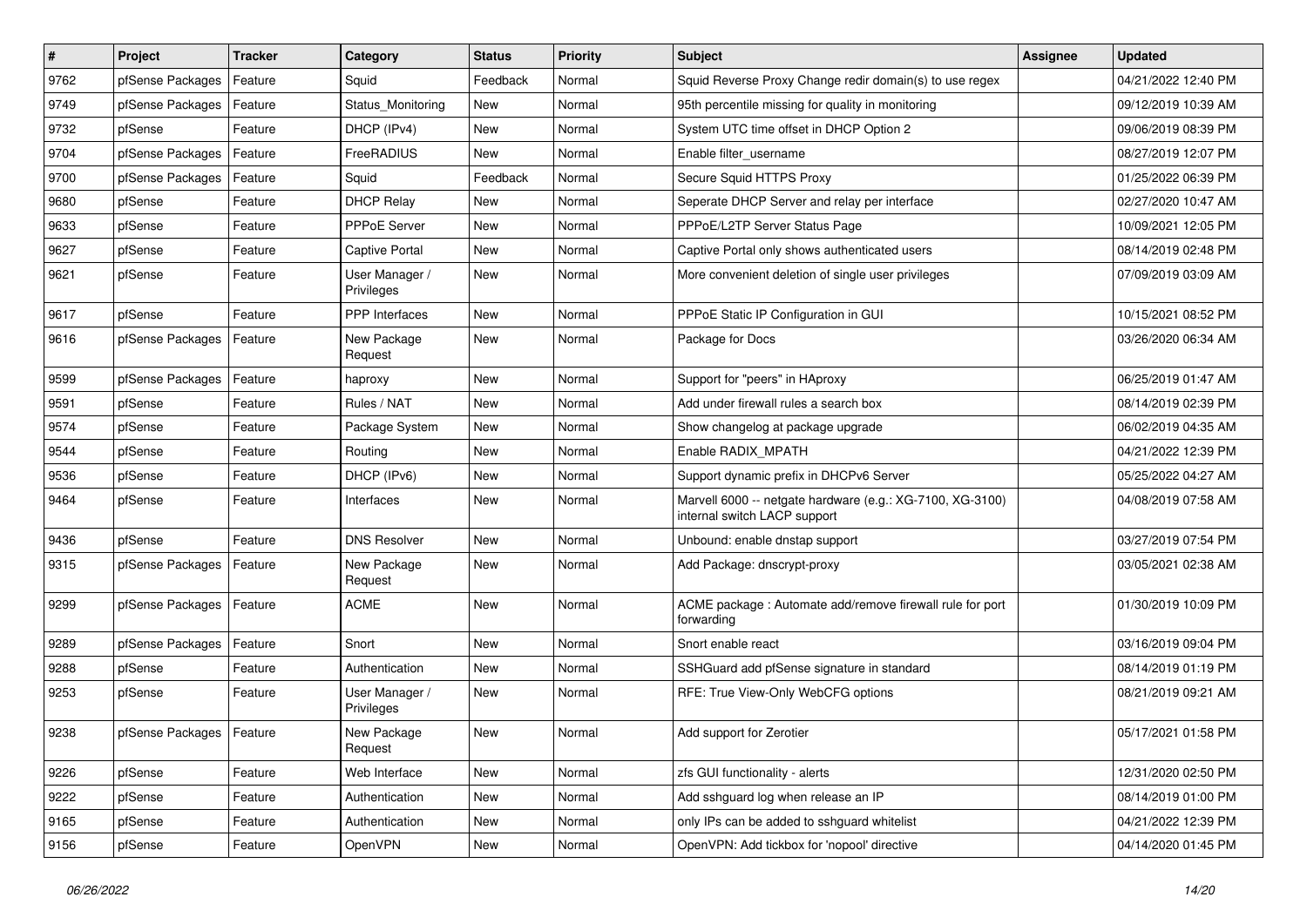| $\pmb{\#}$ | Project          | <b>Tracker</b> | Category                                 | <b>Status</b> | <b>Priority</b> | <b>Subject</b>                                                                                     | Assignee | <b>Updated</b>      |
|------------|------------------|----------------|------------------------------------------|---------------|-----------------|----------------------------------------------------------------------------------------------------|----------|---------------------|
| 9130       | pfSense          | Feature        | DHCP (IPv4)                              | <b>New</b>    | Normal          | Request ID [#INC-16195]: DHCP - PXE Boot                                                           |          | 09/10/2020 01:39 PM |
| 9077       | pfSense Packages | Feature        | haproxy                                  | <b>New</b>    | Normal          | haproxy UI: Add seperator lines                                                                    |          | 10/29/2018 06:06 AM |
| 9063       | pfSense          | Feature        | <b>Dynamic DNS</b>                       | <b>New</b>    | Normal          | Allow dynamic DNS client entry to specify which Check IP<br>service to use                         |          | 10/24/2018 11:53 AM |
| 9060       | pfSense          | Feature        | Logging                                  | New           | Normal          | add rule name filtering field for firewall log viewer                                              |          | 08/14/2019 12:38 PM |
| 9044       | pfSense Packages | Feature        | New Package<br>Request                   | <b>New</b>    | Normal          | Add SoftEther                                                                                      |          | 11/02/2019 10:51 AM |
| 9038       | pfSense          | Feature        | Logging                                  | <b>New</b>    | Normal          | Live view of any log file                                                                          |          | 08/19/2019 02:55 PM |
| 8985       | pfSense Packages | Feature        | Suricata                                 | <b>New</b>    | Normal          | Suricata: allow configuration for external/internal additional<br>storage                          |          | 11/13/2019 10:07 AM |
| 8982       | pfSense Packages | Feature        | haproxy                                  | <b>New</b>    | Normal          | HAproxy ACL support for map in configuration UI                                                    |          | 06/25/2019 01:49 AM |
| 8929       | pfSense          | Feature        | Web Interface                            | <b>New</b>    | Normal          | Scroll bar css dark theme                                                                          |          | 08/14/2019 12:16 PM |
| 8869       | pfSense Packages | Feature        | haproxy                                  | <b>New</b>    | Normal          | HAproxy should use RFC 7919 DH parameter files                                                     |          | 10/17/2018 10:46 AM |
| 8836       | pfSense Packages | Feature        | FreeRADIUS                               | New           | Normal          | Define Idap group vlan assignment in users file                                                    |          | 08/26/2018 07:53 AM |
| 8769       | pfSense Packages | Feature        | FreeRADIUS                               | New           | Normal          | Allow FreeRADIUS users to change their own Passwords<br>and Pins                                   |          | 10/11/2018 11:34 AM |
| 8712       | pfSense          | Feature        | <b>Traffic Shaper</b><br>(ALTQ)          | <b>New</b>    | Normal          | QOS on ipsec links                                                                                 |          | 06/22/2020 06:27 AM |
| 8641       | pfSense          | Feature        | Web Interface                            | <b>New</b>    | Normal          | Need way to disable HSTS and/or replace webConfigurator<br>certificate from CLI                    |          | 07/16/2018 10:21 AM |
| 8558       | pfSense          | Feature        | Web Interface                            | New           | Normal          | Add more table sorting in various UI pages                                                         |          | 08/21/2019 09:14 AM |
| 8547       | pfSense Packages | Feature        | New Package<br>Request                   | <b>New</b>    | Normal          | fwknop Port Knocking Package                                                                       |          | 02/08/2021 12:17 PM |
| 8520       | pfSense          | Feature        | Interfaces                               | New           | Normal          | Option to auto-renew DHCP on interface with an offline<br>gateway or marked as down                |          | 07/20/2021 11:00 AM |
| 8517       | pfSense Packages | Feature        | New Package<br>Request                   | <b>New</b>    | Normal          | OpenConnect client                                                                                 |          | 08/13/2019 10:01 AM |
| 8483       | pfSense          | Feature        | <b>Traffic Shaper</b><br>(ALTQ)          | <b>New</b>    | Normal          | Allow user to choose order of Queues status                                                        |          | 08/21/2019 09:12 AM |
| 8385       | pfSense          | Feature        | Rules / NAT                              | New           | Normal          | Utilize IP addresses from successfully authenticated<br>OpenVPN endpoints to Update Firewall Rules |          | 07/19/2018 03:07 PM |
| 8372       | pfSense          | Feature        | Logging                                  | New           | Normal          | add gui setting to adjust refresh rate for dynamic firewall logs                                   |          | 08/14/2019 10:31 AM |
| 8346       | pfSense          | Feature        | <b>IPsec</b>                             | New           | Normal          | Let pFSense act as an IPSec XAuth VPN Client                                                       |          | 02/23/2018 07:39 AM |
| 8330       | pfSense          | Feature        | DHCP (IPv4)                              | New           | Normal          | add options for ddns-local-address statements                                                      |          | 04/27/2021 12:31 PM |
| 8279       | pfSense Packages | Feature        | pfBlockerNG                              | New           | Normal          | Consider adding a new option to the Rule Order                                                     |          | 08/20/2019 09:00 AM |
| 8262       | pfSense          | Feature        | IPv6 Router<br>Advertisements<br>(RADVD) | New           | Normal          | Make each prefix flags configurable separately.                                                    |          | 01/16/2018 12:35 PM |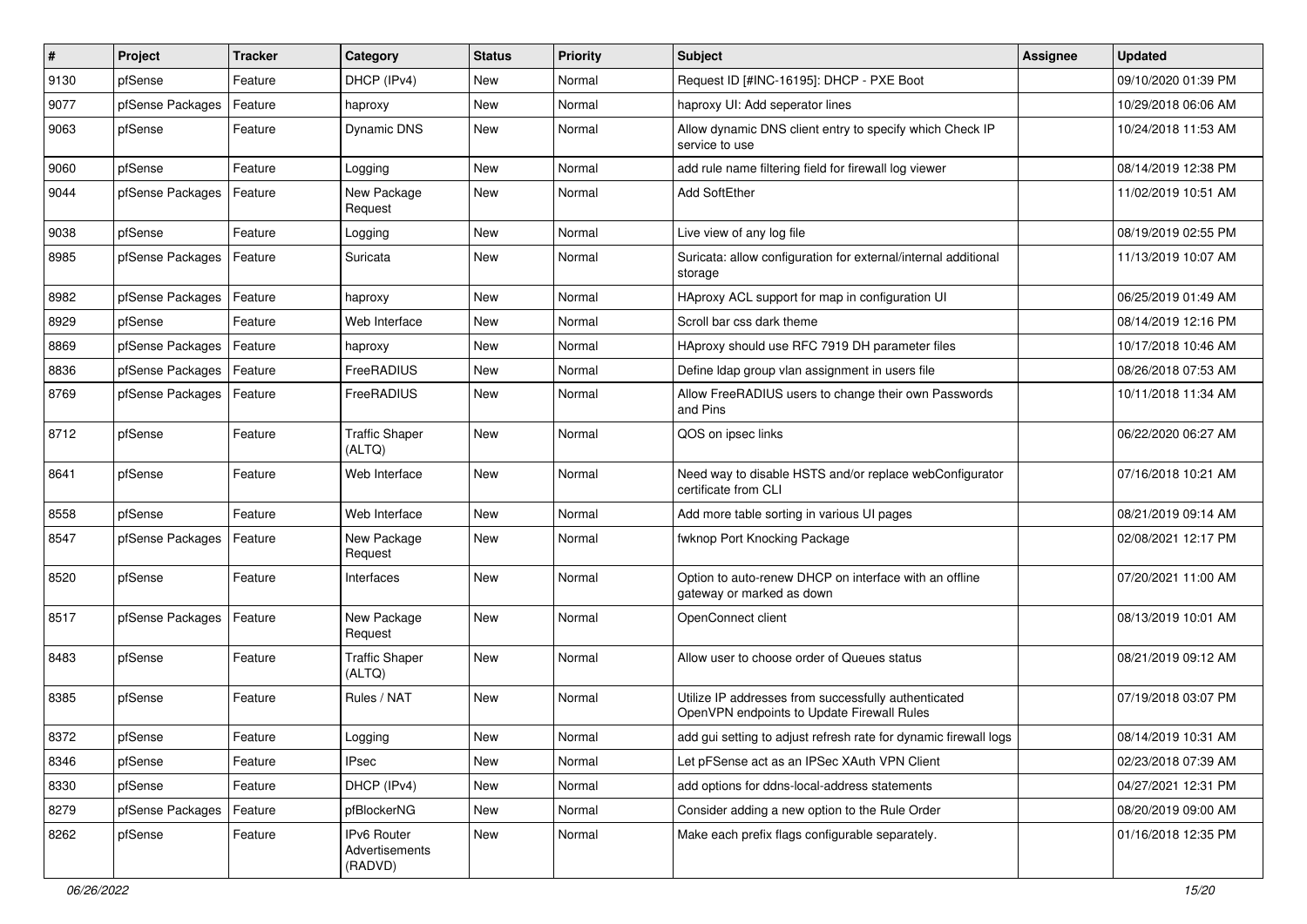| #    | Project          | <b>Tracker</b> | Category               | <b>Status</b> | Priority | <b>Subject</b>                                                                                                      | <b>Assignee</b> | <b>Updated</b>      |
|------|------------------|----------------|------------------------|---------------|----------|---------------------------------------------------------------------------------------------------------------------|-----------------|---------------------|
| 8243 | pfSense          | Feature        | <b>XMLRPC</b>          | <b>New</b>    | Normal   | Sync dashboard settings over xmlrpc                                                                                 |                 | 08/21/2019 10:42 AM |
| 8236 | pfSense          | Feature        | <b>DNS Resolver</b>    | <b>New</b>    | Normal   | Ability to configure "forward-first" and "forward-host" options<br>for more robust domain overrides in DNS Resolver |                 | 12/26/2017 01:26 AM |
| 8232 | pfSense Packages | Feature        | haproxy                | New           | Normal   | different ssl options based on the sni name                                                                         |                 | 01/30/2019 10:36 AM |
| 8230 | pfSense Packages | Feature        | Telegraf               | New           | Normal   | telegraf automatic input plugins configuration for enabled<br>pfsense package                                       |                 | 02/18/2019 05:23 PM |
| 8224 | pfSense Packages | Feature        | FreeRADIUS             | <b>New</b>    | Normal   | Add "OU" field to FreeRADIUS page                                                                                   |                 | 02/21/2018 12:53 AM |
| 8216 | pfSense Packages | Feature        | Telegraf               | New           | Normal   | Add prometheus output for telegraf                                                                                  |                 | 09/09/2020 05:33 AM |
| 8199 | pfSense Packages | Feature        | <b>BIND</b>            | New           | Normal   | Support reordering and/or sort alphabetically across BIND<br>package                                                |                 | 12/12/2017 02:05 AM |
| 8178 | pfSense          | Feature        | Package System         | New           | Normal   | Allow setting attributes for form elements in package XML                                                           |                 | 12/09/2017 07:48 PM |
| 8173 | pfSense          | Feature        | Interfaces             | New           | Normal   | dhcp6c - RAW Options                                                                                                |                 | 05/29/2022 05:34 PM |
| 8170 | pfSense          | Feature        | <b>XMLRPC</b>          | <b>New</b>    | Normal   | XMLRPC Sync deletes entires on remote System                                                                        |                 | 08/21/2019 10:42 AM |
| 8168 | pfSense          | Feature        | <b>IPsec</b>           | <b>New</b>    | Normal   | strongswan dhcp option                                                                                              |                 | 12/19/2017 04:14 AM |
| 8149 | pfSense          | Feature        | <b>NTPD</b>            | New           | Normal   | <b>NTPsec</b>                                                                                                       |                 | 10/11/2020 10:59 AM |
| 8146 | pfSense Packages | Feature        | <b>BIND</b>            | New           | Normal   | Zone Domain Records more powerfull for BIND Zones                                                                   |                 | 08/13/2019 09:39 AM |
| 8121 | pfSense Packages | Feature        | haproxy                | New           | Normal   | haproxy, allow to generate backends even they don't seem<br>to be used                                              |                 | 11/23/2017 04:04 AM |
| 8099 | pfSense Packages | Feature        | Telegraf               | New           | Normal   | Add more configuration flexibility to Telegraf                                                                      |                 | 08/13/2019 09:39 AM |
| 8078 | pfSense          | Feature        | <b>PPP</b> Interfaces  | New           | Normal   | <b>PPPoE Reconnect Wait Time</b>                                                                                    |                 | 11/09/2017 05:13 PM |
| 8036 | pfSense          | Feature        | <b>IPsec</b>           | New           | Normal   | Want to run multiple Mobile Client IKEv2 server instances                                                           |                 | 08/14/2019 09:31 AM |
| 8031 | pfSense Packages | Feature        | FreeRADIUS             | <b>New</b>    | Normal   | FreeRADIUS copy entry function                                                                                      |                 | 08/16/2019 01:01 PM |
| 7988 | pfSense          | Feature        | Web Interface          | New           | Normal   | Compact Theme based on Compact-RED with the default<br>theme colors.                                                |                 | 10/23/2017 05:34 AM |
| 7974 | pfSense          | Feature        | Dashboard              | New           | Normal   | <b>ZFS RAID Monitor Not available</b>                                                                               |                 | 08/20/2019 01:34 PM |
| 7971 | pfSense          | Feature        | Captive Portal         | New           | Normal   | Allow import, export and synchronization of MACs under<br>Captive Portal service                                    |                 | 10/19/2017 04:56 AM |
| 7957 | pfSense          | Feature        | Web Interface          | <b>New</b>    | Normal   | GUI theme - separate "colour" from "compact/normal" in<br>theme dropdown                                            |                 | 10/17/2017 06:58 AM |
| 7956 | pfSense          | Feature        | Web Interface          | New           | Normal   | Favicon able to match GUI colour setting?                                                                           |                 | 10/17/2017 06:36 AM |
| 7922 | pfSense          | Feature        | Rules / NAT            | New           | Normal   | Add the option to select the ISP IPv6 Delegated Prefix as a<br>destination in firewall rules                        |                 | 10/10/2017 06:36 PM |
| 7903 | pfSense Packages | Feature        | New Package<br>Request | <b>New</b>    | Normal   | Duo ssh package                                                                                                     |                 | 01/16/2021 12:44 AM |
| 7888 | pfSense          | Feature        | Package System         | New           | Normal   | Add a button in package manager GUI to upgrade all<br>packages                                                      |                 | 09/28/2017 05:50 AM |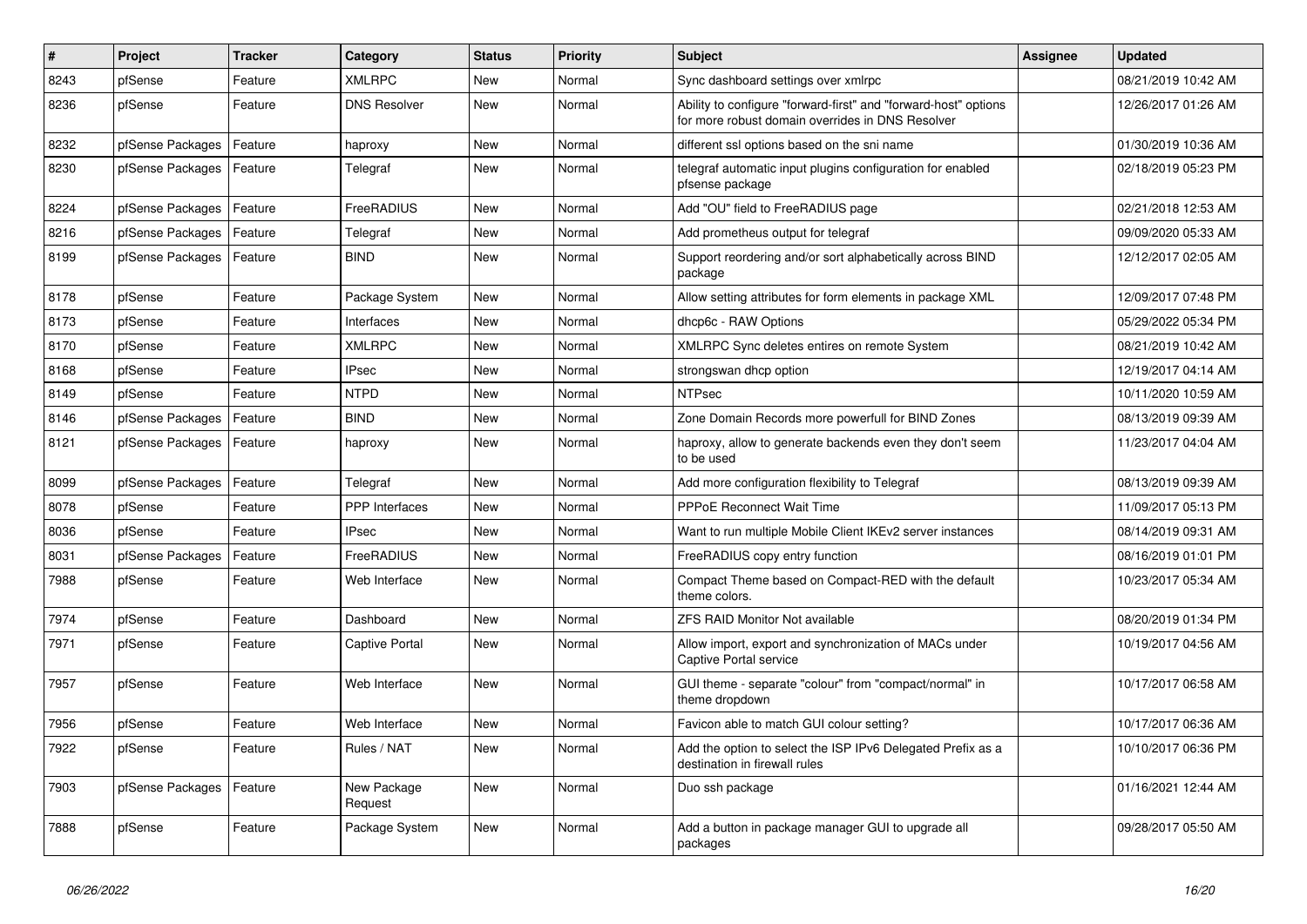| $\vert$ # | Project                    | <b>Tracker</b> | Category                 | <b>Status</b> | <b>Priority</b> | <b>Subject</b>                                                                                                                     | Assignee | <b>Updated</b>      |
|-----------|----------------------------|----------------|--------------------------|---------------|-----------------|------------------------------------------------------------------------------------------------------------------------------------|----------|---------------------|
| 7881      | pfSense                    | Feature        | OpenVPN                  | New           | Normal          | OpenVPN client - add support for multiple server entries                                                                           |          | 08/14/2019 09:32 AM |
| 7852      | pfSense                    | Feature        | <b>DNS Resolver</b>      | New           | Normal          | Add views support to Unbound GUI                                                                                                   |          | 09/11/2017 12:26 PM |
| 7812      | pfSense                    | Feature        | Web Interface            | New           | Normal          | ZFS handling of autopreplace                                                                                                       |          | 08/13/2019 03:53 PM |
| 7800      | pfSense                    | Feature        | Logging                  | New           | Normal          | Add option for state logging                                                                                                       |          | 08/13/2019 03:51 PM |
| 7799      | pfSense                    | Feature        | Rules / NAT              | <b>New</b>    | Normal          | Make an ajax call to toggle logging by clicking on the logging<br>icon next to a rule                                              |          | 08/13/2019 09:40 AM |
| 7783      | pfSense                    | Feature        | Operating System         | <b>New</b>    | Normal          | Support for hosting VMs on pfSense using bhyve                                                                                     |          | 03/25/2022 11:53 AM |
| 7781      | pfSense                    | Feature        | Rules / NAT              | <b>New</b>    | Normal          | Please Enable Rule Separators on Manual Outbound NAT                                                                               |          | 08/21/2019 09:07 AM |
| 7773      | pfSense                    | Feature        | <b>IPsec</b>             | New           | Normal          | IPSec using IKEv2 with split DNS not using provided domain<br>names                                                                |          | 08/15/2017 05:25 PM |
| 7761      | pfSense                    | Feature        | Rules / NAT              | New           | Normal          | Add a way to match on IPv6 proto=0 (hop-by-hop header<br>extension)                                                                |          | 08/13/2019 03:49 PM |
| 7747      | pfSense                    | Feature        | Console Menu             | <b>New</b>    | Normal          | Minor UI Tweak: Make hitting enter on the console (esp via<br>SSH) should not log you out, but simply redraw the menu              |          | 08/01/2017 04:03 PM |
| 7738      | pfSense                    | Feature        | <b>IPsec</b>             | <b>New</b>    | Normal          | Highlight which IPSec (or other VPN) crypto modes are<br>hardware-accelerated in the UI                                            |          | 08/13/2019 03:46 PM |
| 7720      | pfSense                    | Feature        | Hardware / Drivers       | New           | Normal          | Add general watchdog kernel modules (like ichwd) and<br>watchdogd support in the GUI.                                              |          | 08/19/2019 01:20 PM |
| 7699      | pfSense Packages           | Feature        | OpenVPN Client<br>Export | New           | Normal          | OpenVPN Client Export - Default Gateway                                                                                            |          | 08/19/2019 03:32 PM |
| 7691      | pfSense Packages           | Feature        | Squid                    | <b>New</b>    | Normal          | Allow for custom icap services for squid                                                                                           |          | 08/24/2017 03:16 AM |
| 7686      | pfSense Packages           | Feature        | haproxy                  | New           | Normal          | Add option in HAProxy to configure SSL defaults based on<br>the Mozilla SSL Configuration Generator                                |          | 08/16/2019 01:09 PM |
| 7671      | pfSense                    | Feature        | Gateway Monitoring       | <b>New</b>    | Normal          | Gateway Monitoring Via Custom Script or Telnet.                                                                                    |          | 09/18/2020 02:59 PM |
| 7626      | pfSense                    | Feature        | Interfaces               | New           | Normal          | Add IPoE support for WAN                                                                                                           |          | 01/01/2022 12:31 AM |
| 7602      | pfSense                    | Feature        | Operating System         | New           | Normal          | Auto-Create bootable USB for recovery                                                                                              |          | 08/13/2019 09:50 AM |
| 7563      | pfSense                    | Feature        | L <sub>2</sub> TP        | <b>New</b>    | Normal          | I2tp Suggestion: consider allowing IP/Subnet for the user.                                                                         |          | 08/21/2019 10:52 AM |
| 7541      | pfSense                    | Feature        | Installer                | New           | Normal          | ZFS Install, add hot spare option                                                                                                  |          | 08/14/2019 09:32 AM |
| 7535      | pfSense Packages           | Feature        | Snort                    | New           | Normal          | Snort messages filling System / General. Should have its<br>own log.                                                               |          | 02/18/2019 05:29 PM |
| 7449      | pfSense Packages   Feature |                | OpenVPN Client<br>Export | New           | Normal          | feature request for openypn-client-export package, add the<br>support for openvpn up and down script, for mapping<br>network drive |          | 08/06/2019 05:06 PM |
| 7418      | pfSense                    | Feature        | Dynamic DNS              | New           | Normal          | Dynamic dns should be sorted interface name                                                                                        |          | 08/21/2019 08:58 AM |
| 7414      | pfSense Packages           | Feature        | Snort                    | New           | Normal          | snort needs automated refresh on ip change                                                                                         |          | 08/20/2019 08:55 AM |
| 7405      | pfSense                    | Feature        | DHCP (IPv4)              | New           | Normal          | Ability to add dhcp host reservations from "Diagnostics -><br>ARP table"                                                           |          | 10/12/2020 08:22 AM |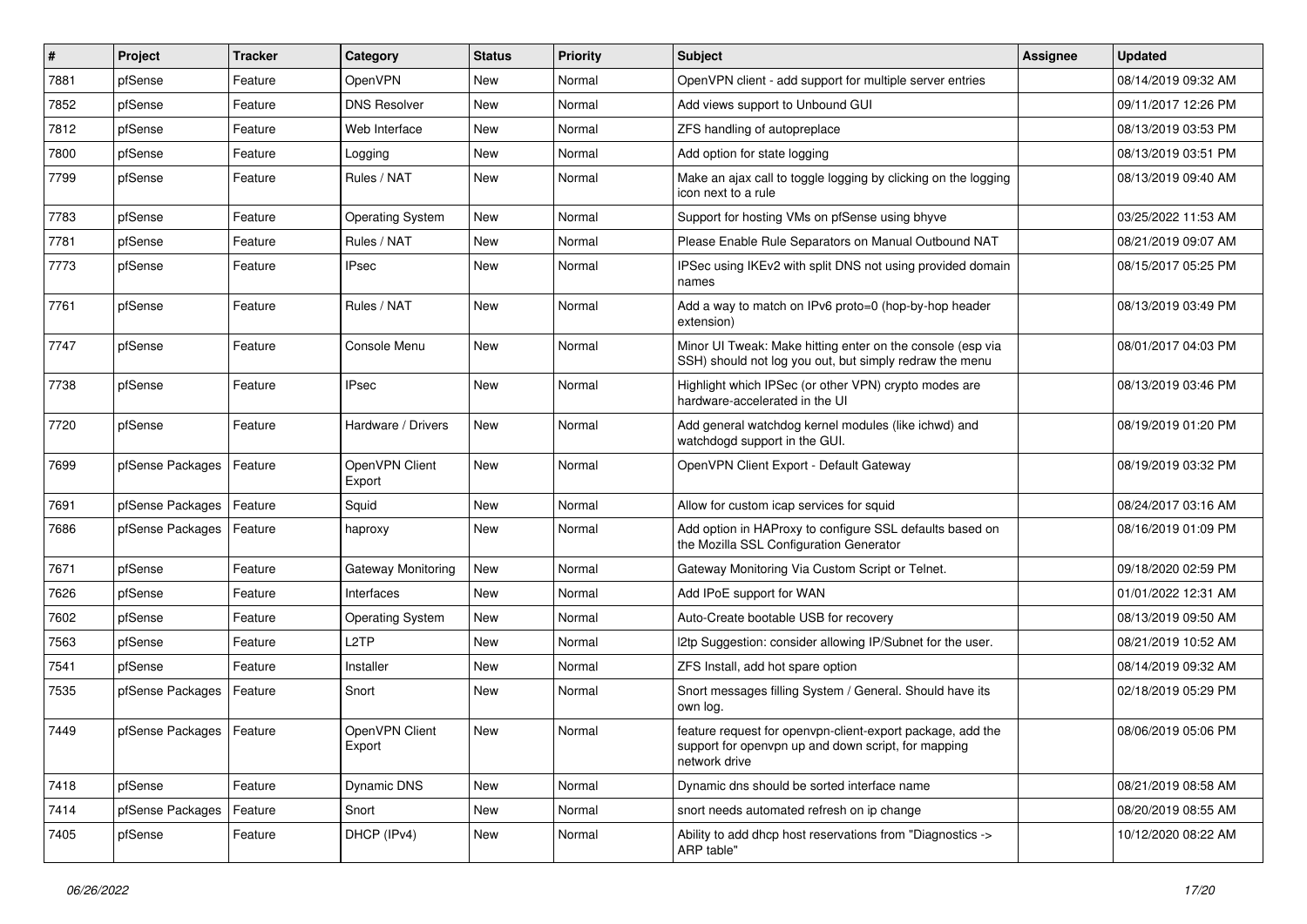| $\vert$ # | Project                    | <b>Tracker</b> | Category                                 | <b>Status</b> | <b>Priority</b> | <b>Subject</b>                                                                                | Assignee | <b>Updated</b>      |
|-----------|----------------------------|----------------|------------------------------------------|---------------|-----------------|-----------------------------------------------------------------------------------------------|----------|---------------------|
| 7367      | pfSense Packages           | Feature        | Squid                                    | New           | Normal          | Wizard for Squid                                                                              |          | 03/14/2017 01:59 PM |
| 7292      | pfSense                    | Feature        | Dynamic DNS                              | New           | Normal          | DynamicDNS configuration does not sync to HA secondary                                        |          | 02/21/2017 04:56 PM |
| 7287      | pfSense                    | Feature        | NTPD                                     | New           | Normal          | NTP add support for ACTS ref clock                                                            |          | 10/12/2020 07:45 AM |
| 7281      | pfSense                    | Feature        | OpenVPN                                  | New           | Normal          | OpenVPN: Add support for IPv6 dynamic prefix selection                                        |          | 12/21/2017 08:56 PM |
| 7260      | pfSense                    | Feature        | Rules / NAT                              | <b>New</b>    | Normal          | Source OS / p0f Database Missing Modern Operating<br>Systems                                  |          | 04/18/2020 02:25 AM |
| 7244      | pfSense                    | Feature        | Developer Tools                          | <b>New</b>    | Normal          | Publish pfsense as a Vagrant Basebox                                                          |          | 01/29/2019 04:09 AM |
| 7201      | pfSense                    | Feature        | <b>NTPD</b>                              | <b>New</b>    | Normal          | NTP Support multiple GPS reference clocks                                                     |          | 04/27/2021 12:31 PM |
| 7182      | pfSense                    | Feature        | Dashboard                                | New           | Normal          | Break up System Widget on the Dashboard                                                       |          | 08/21/2019 08:59 AM |
| 7085      | pfSense                    | Feature        | Rules / NAT                              | <b>New</b>    | Normal          | Edit Firewall Rules Seperator                                                                 |          | 09/10/2017 09:15 AM |
| 7000      | pfSense Packages           | Feature        | ntop                                     | New           | Normal          | ntopng historical data needs to be reworked                                                   |          | 01/14/2017 09:20 AM |
| 6960      | pfSense                    | Feature        | DHCP (IPv4)                              | New           | Normal          | Consider replacing ISC DHCP server with KEA DHCP                                              |          | 09/24/2020 01:59 PM |
| 6956      | pfSense                    | Feature        | Captive Portal                           | <b>New</b>    | Normal          | Allow more control over concurrent logins                                                     |          | 11/23/2016 12:01 PM |
| 6917      | pfSense                    | Feature        | Upgrade                                  | New           | Normal          | Add ability to choose from what IP/IFACE you search for<br>updates                            |          | 11/11/2016 09:51 AM |
| 6845      | pfSense                    | Feature        | Interfaces                               | <b>New</b>    | Normal          | DHCP / DHCPv6 WAN client status page                                                          |          | 08/19/2019 12:37 PM |
| 6831      | pfSense Packages           | Feature        | Snort                                    | New           | Normal          | Snort does not support aliases containing FQDN                                                |          | 07/11/2020 12:51 PM |
| 6816      | pfSense                    | Feature        | IPv6 Router<br>Advertisements<br>(RADVD) | <b>New</b>    | Normal          | Status and/or Diagnostics page for radvd                                                      |          | 08/13/2019 02:35 PM |
| 6796      | pfSense                    | Feature        | Interfaces                               | <b>New</b>    | Normal          | Allow hostnames as GRE and GIF endpoints                                                      |          | 08/13/2019 02:35 PM |
| 6789      | pfSense Packages           | Feature        | Squid                                    | New           | Normal          | disgest_ldap_auth                                                                             |          | 08/13/2019 09:57 AM |
| 6776      | pfSense                    | Feature        | Rules / NAT                              | New           | Normal          | Allow disabling of "filter rule association" by default                                       |          | 08/17/2021 10:56 AM |
| 6738      | pfSense                    | Feature        | Web Interface                            | <b>New</b>    | Normal          | GUI Action Buttons replicated to the top of the List                                          |          | 07/10/2021 01:04 PM |
| 6615      | pfSense                    | Feature        | DHCP (IPv4)                              | <b>New</b>    | Normal          | new DHCP server option                                                                        |          | 08/13/2019 01:39 PM |
| 6604      | pfSense                    | Feature        | <b>NTPD</b>                              | <b>New</b>    | Normal          | Allow NTP server list to be overridden by DHCP/PPP                                            |          | 08/13/2019 01:39 PM |
| 6602      | pfSense                    | Feature        | User Manager /<br>Privileges             | <b>New</b>    | Normal          | Config writes denied via "deny config write" permission<br>should notify as such              |          | 08/20/2019 03:43 PM |
| 6574      | pfSense                    | Feature        | Hardware / Drivers                       | <b>New</b>    | Normal          | Support USB RNDIS network interfaces                                                          |          | 08/20/2019 08:46 AM |
| 6555      | pfSense Packages   Feature |                | New Package<br>Request                   | New           | Normal          | Support IEEE 1588                                                                             |          | 08/13/2019 01:40 PM |
| 6554      | pfSense                    | Feature        | <b>NTPD</b>                              | New           | Normal          | Reintroduce NTP mode7 for IEEE 1588 PTPd interop                                              |          | 08/13/2019 01:40 PM |
| 6539      | pfSense                    | Feature        | Rules / NAT                              | New           | Normal          | ICMPv6 filtering requires multiple rules - no range support                                   |          | 08/13/2019 01:23 PM |
| 6500      | pfSense                    | Feature        | Package System                           | New           | Normal          | Should be a way to determine which packages are available<br>without having to update/install |          | 06/17/2016 05:34 PM |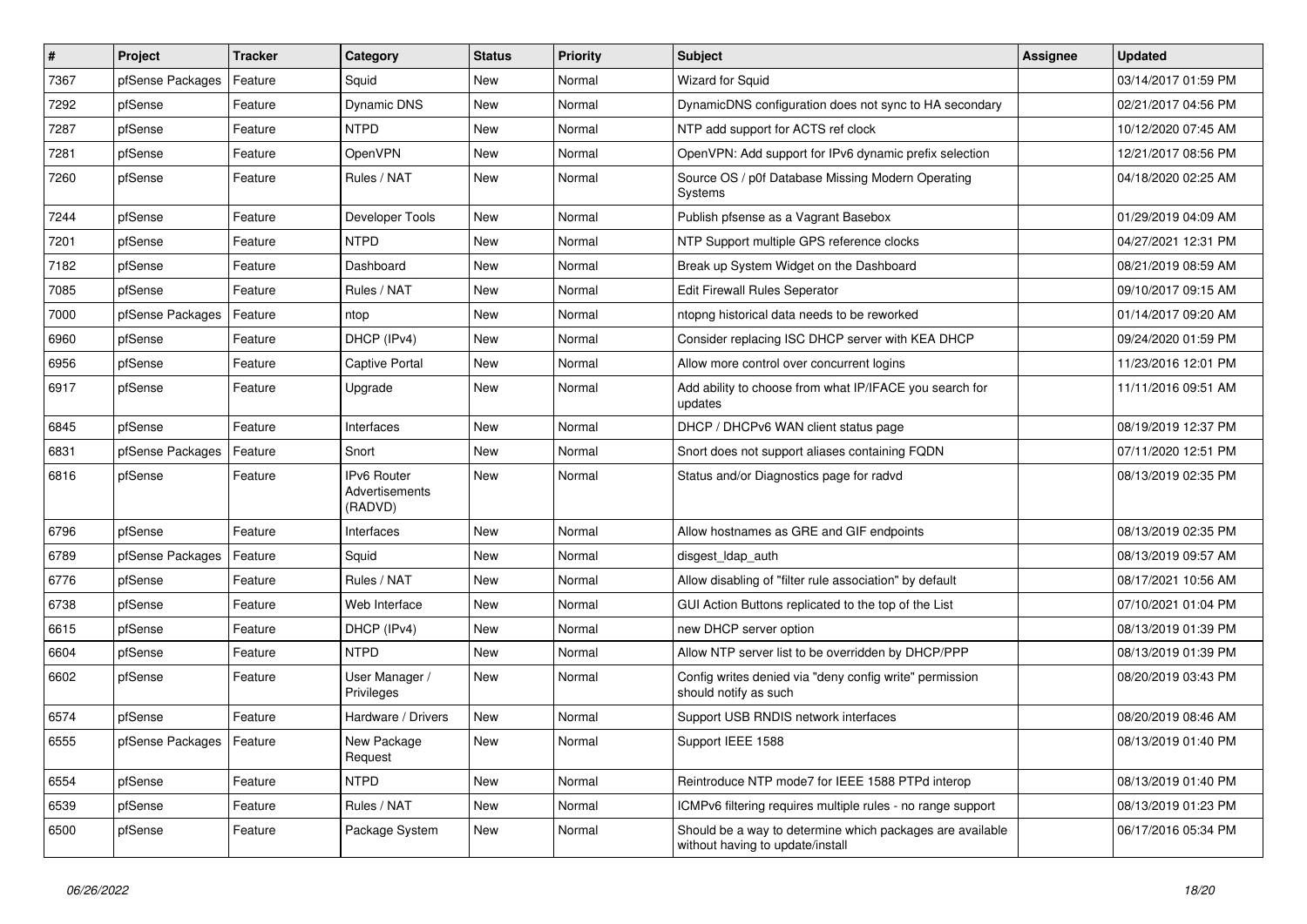| #    | Project          | <b>Tracker</b> | Category                        | <b>Status</b> | <b>Priority</b> | <b>Subject</b>                                                                               | Assignee | <b>Updated</b>      |
|------|------------------|----------------|---------------------------------|---------------|-----------------|----------------------------------------------------------------------------------------------|----------|---------------------|
| 6470 | pfSense Packages | Feature        | New Package<br>Request          | New           | Normal          | CloudFlare Integration Module                                                                |          | 08/13/2019 01:23 PM |
| 6469 | pfSense          | Feature        | Console Menu                    | New           | Normal          | Improve help + self documentation in console PHP shell                                       |          | 08/13/2019 01:23 PM |
| 6457 | pfSense          | Feature        | Installer                       | New           | Normal          | Allow ability to configure AWS EC2 AMI via userdata                                          |          | 09/21/2020 02:54 PM |
| 6412 | pfSense          | Feature        | <b>Operating System</b>         | <b>New</b>    | Normal          | Add includedir directive for /var/etc/xinet.d to xinetd<br>configuration                     |          | 08/13/2019 01:23 PM |
| 6283 | pfSense          | Feature        | DHCP (IPv6)                     | <b>New</b>    | Normal          | Register DHCPv6 leases with DNS resolver                                                     |          | 08/21/2019 10:48 AM |
| 6228 | pfSense          | Feature        | <b>Operating System</b>         | <b>New</b>    | Normal          | Please provide a means for IGMPv3 and MLDv2 support                                          |          | 05/20/2020 03:21 PM |
| 6215 | pfSense          | Feature        | Web Interface                   | New           | Normal          | Create consistent UI for admin access security                                               |          | 04/20/2016 03:05 PM |
| 6213 | pfSense          | Feature        | <b>IPsec</b>                    | New           | Normal          | IPSEC: IPV4/IPV6 dual-interface-stack support for Mobile<br>IKE                              |          | 04/20/2016 07:48 AM |
| 6207 | pfSense          | Feature        | Rules / NAT                     | New           | Normal          | Please, add "THIS IF broadcast" Macro for use in firewall<br>rules                           |          | 08/21/2019 11:01 AM |
| 6176 | pfSense Packages | Feature        | OpenVPN Client<br>Export        | New           | Normal          | Privilege for OpenVPN Client Export                                                          |          | 10/05/2020 07:33 AM |
| 6103 | pfSense          | Feature        | <b>DNS Resolver</b>             | <b>New</b>    | Normal          | DNS Resolver Outgoing Interfaces should be able to use<br>Gateway Groups                     |          | 10/21/2019 08:02 AM |
| 6038 | pfSense          | Feature        | Interfaces                      | <b>New</b>    | Normal          | Add ability to configure which interface is chosen for defining<br>hostname IP in /etc/hosts |          | 07/07/2017 09:56 AM |
| 6022 | pfSense Packages | Feature        | New Package<br>Request          | <b>New</b>    | Normal          | Consider MLVPN for bonded VPN                                                                |          | 01/30/2021 05:24 PM |
| 5950 | pfSense          | Feature        | DHCP (IPv6)                     | New           | Normal          | DHCPv6 Server support for PD of PD-obtained networks                                         |          | 03/04/2016 03:04 AM |
| 5850 | pfSense          | Feature        | User Manager /<br>Privileges    | New           | Normal          | Limit "WebCfg - System: User Manager page" privilege to<br>non-admins and non-admin groups   |          | 02/19/2017 10:04 AM |
| 5825 | pfSense          | Feature        | Authentication                  | New           | Normal          | Allow EAP-RADIUS for authentication servers                                                  |          | 08/21/2019 10:32 AM |
| 5813 | pfSense          | Feature        | <b>Traffic Shaper</b><br>(ALTQ) | New           | Normal          | Replacement of layer7 filter                                                                 |          | 02/18/2017 05:08 PM |
| 5646 | pfSense Packages | Feature        | Squid                           | <b>New</b>    | Normal          | Squid3 package Authentication Method: Kerberos/AD                                            |          | 02/18/2019 05:34 PM |
| 5619 | pfSense          | Feature        | <b>Operating System</b>         | New           | Normal          | Curl with ARES support                                                                       |          | 08/13/2019 02:56 PM |
| 5556 | pfSense          | Feature        | Diagnostics                     | New           | Normal          | No error when downloading non-existing file on<br>Diagnostics/Execute                        |          | 08/20/2019 03:43 PM |
| 5525 | pfSense          | Feature        | OpenVPN                         | New           | Normal          | Add static routes for OpenVPN client remote peer addresses<br>when using non-default WANs    |          | 11/25/2015 08:44 AM |
| 5510 | pfSense          | Feature        | Package System                  | New           | Normal          | Need a simple way to enable/disable package-installed<br>services                            |          | 04/21/2022 12:39 PM |
| 5474 | pfSense          | Feature        | Interfaces                      | New           | Normal          | Add 802.1x configuration to wired interfaces.                                                |          | 03/16/2016 04:32 PM |
| 5360 | pfSense          | Feature        | UPnP/NAT-PMP                    | New           | Normal          | Add possibility to configure independent "UPnP & NAT-PMP"<br>instances                       |          | 10/31/2015 04:25 AM |